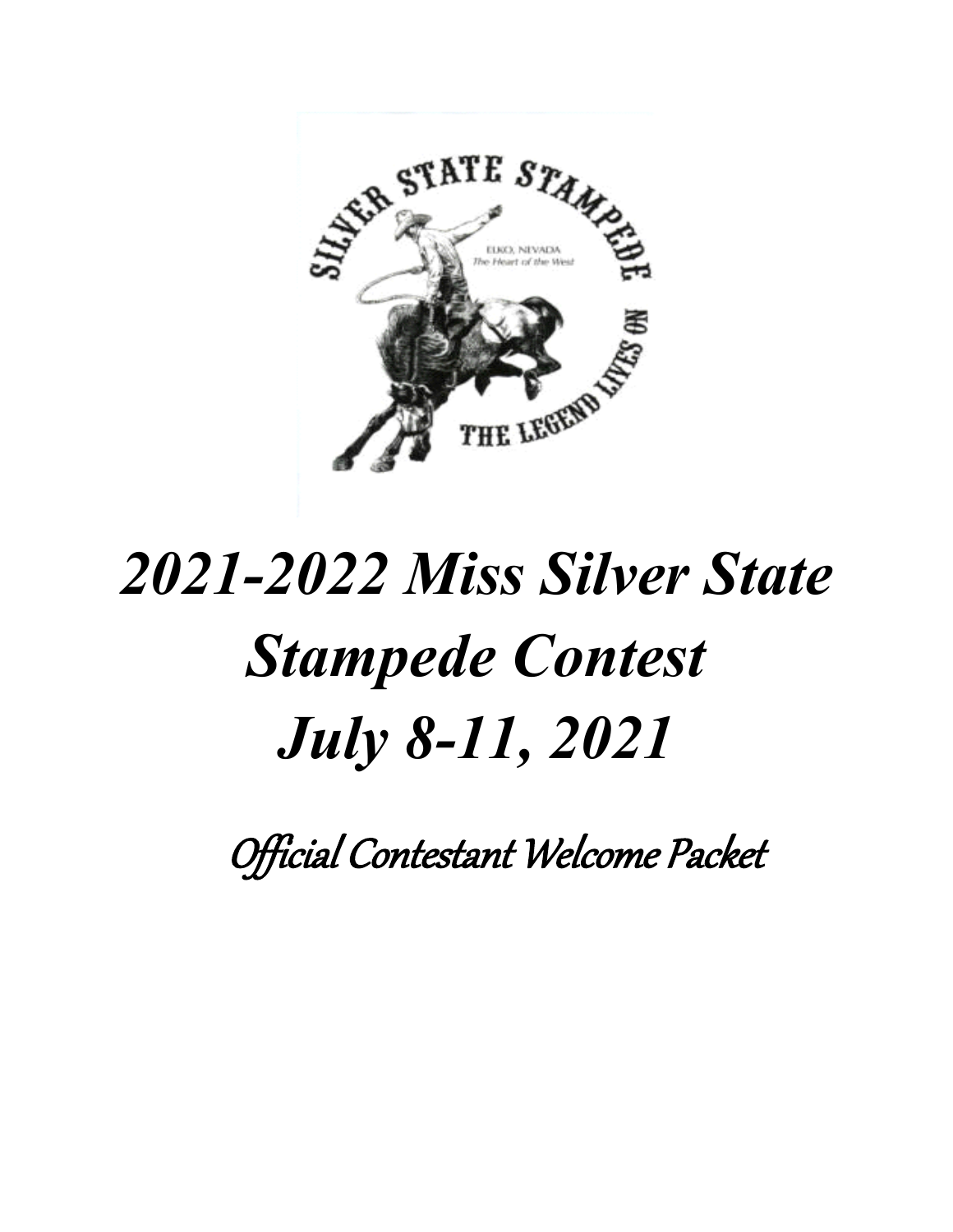

Miss Silver State Stampede Director Madison Hughes (775)-397-0074

May 9, 2021

Re: Miss Silver State Stampede contestant information

Dear Contestant,

Thank you for your interest in the 2021-2022 Miss Silver State Stampede Contest. We are happy to start the process to our 2021-2022 titleholders Silver State Stampede Rodeo. The Miss Silver State Stampede Contest will be held July 8-11, 2021.

I have enclosed an information packet for you to get familiar with the rules and regulations prior to the competition. Some of the documents will require signatures and notary, please do not overlook these documents. All paperwork must be mailed in, **postmarked no later than July 1st, 2021.** Any late entries will require a late fee of \$100. Again, we appreciate your interest in the Miss Silver State Stampede Contest and look forward to meeting you.

Please mail applications to: Miss Silver State Stampede Attn: Madison Hughes 600 Palace Pkwy Spring Creek, NV, 89815

Feel free to contact us at any time with any questions you may have.

Sincerely, Madison Hughes Miss Silver State Stampede Director stampedequeens@gmail.com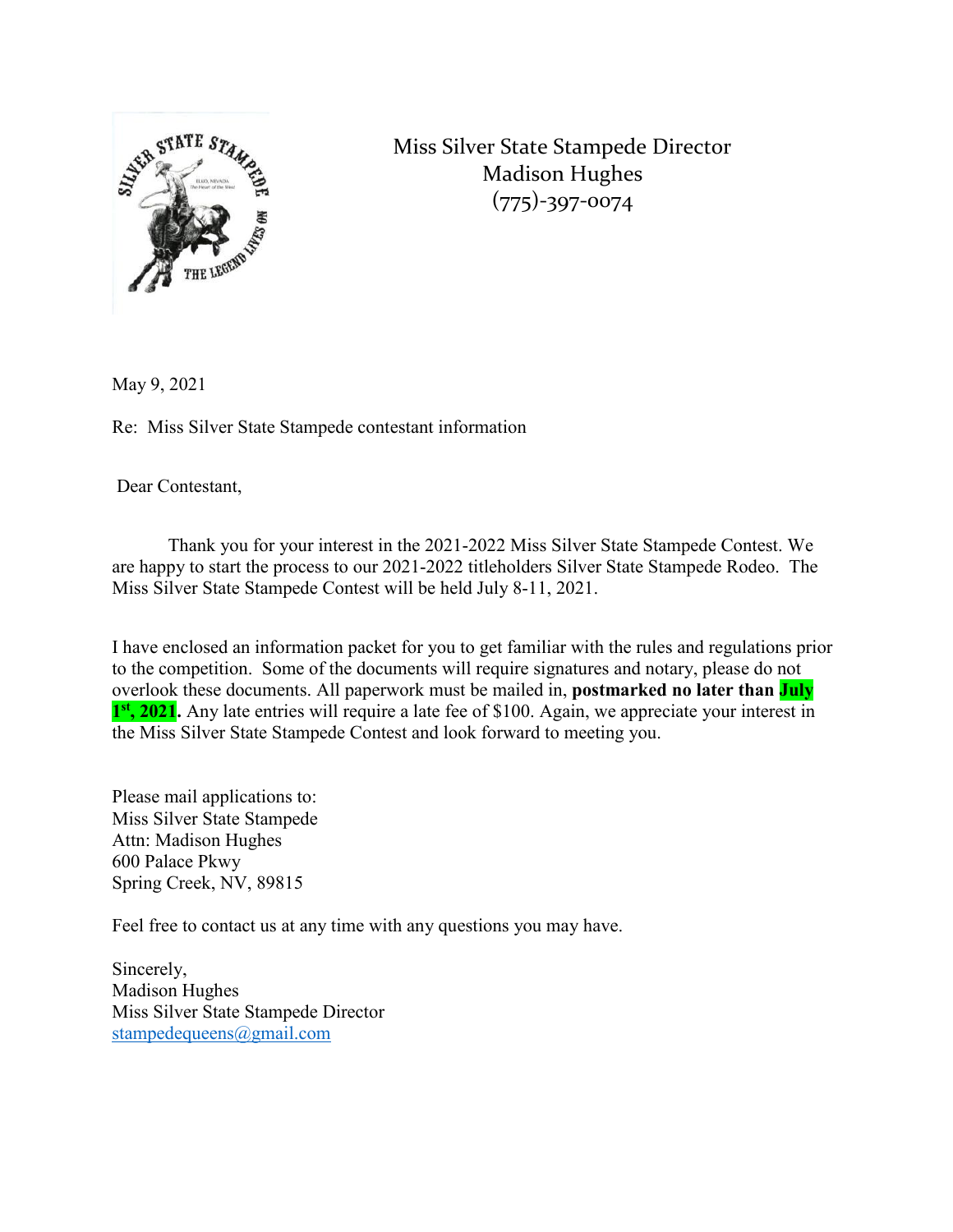# **Tentative 2021 Contest Schedule July 8-11, 2021**

*Schedule subject to change, updated and completed schedules will be sent to contestants closer to competition.*

#### **Thursday July 8, 2021**

|                           | Location        | time              |
|---------------------------|-----------------|-------------------|
| Judges Orientation        | Marvel & Marvel | $5:00 \text{ pm}$ |
|                           | 217 Idaho St.   |                   |
|                           | (Park in Back)  |                   |
| Contestant                | Marvel & Marvel | $5:30 \text{ pm}$ |
| orientation/introductions |                 |                   |

#### **Friday July 9, 2021**

| Horsemanship            | Elko County Fairgrounds | $7:00$ am              |
|-------------------------|-------------------------|------------------------|
| Horsemanship Interviews | Marvel & Marvel         | $1:00 \text{ pm}$      |
| Written test            | Marvel & Marvel         | In between interviews  |
| Fashion show rehearsal  | Marvel & Marvel         | Following interviews   |
| Rodeo performance       | Elko County Fairgrounds | $5:30 \text{ pm}$      |
| Grand entry             |                         | Meet at lemonade stand |
| Raffle sales            |                         |                        |

#### **Saturday July 10, 2021**

| Contestants arrive for | Marvel & Marvel         | $10:30$ am             |
|------------------------|-------------------------|------------------------|
| luncheon               |                         |                        |
| Doors open for seating | Marvel & Marvel         | 11:30 am               |
| Luncheon               | Marvel & Marvel         | $12:00 \text{ pm}$     |
| Speeches               |                         |                        |
| Modeling               |                         |                        |
| Fashion show           |                         |                        |
| Impromptu questions    |                         |                        |
| Rodeo performance      | Elko County Fairgrounds | $5:30 \text{ pm}$      |
| Grand entry            |                         | Meet at lemonade stand |
| Raffle sales           |                         |                        |
| <b>CORONATION</b>      |                         |                        |

#### **Sunday July 11, 2021**

| Rodeo performance<br>Grand entry<br>Raffle sales | <b>Elko County Fairgrounds</b> | $12:30 \text{ pm}$<br>Meet at lemonade stand |
|--------------------------------------------------|--------------------------------|----------------------------------------------|
|--------------------------------------------------|--------------------------------|----------------------------------------------|

#### **FASHION SHOW OUTFIT TRY ON'S**

\*Please be sure to try on and choose your fashion forward outfit from IFA any time during the week prior to the luncheon. Have them set it aside under Miss Silver State Stampede and the director will pick up the outfits prior to the event\*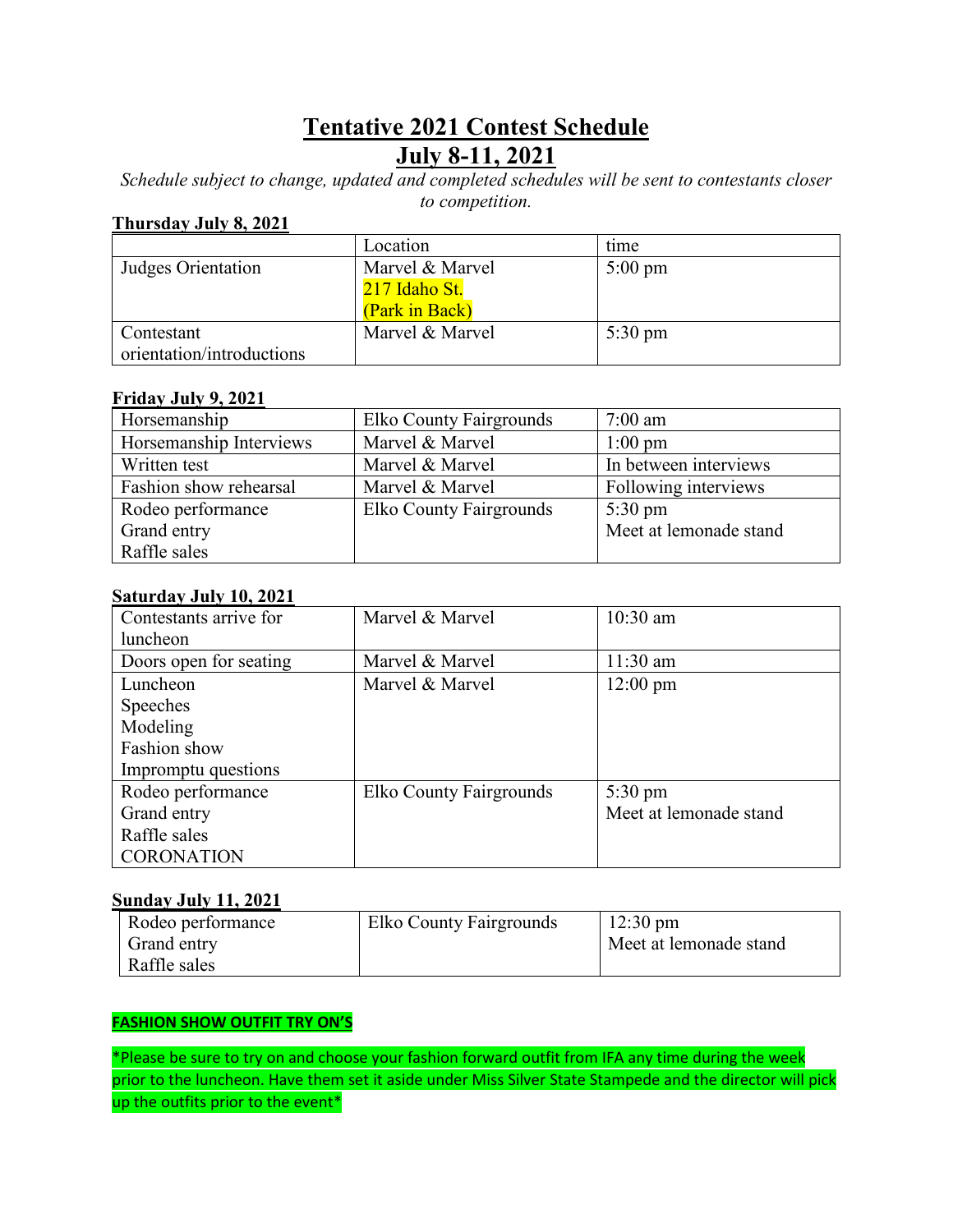# **Overview of Categories and Requirements**

#### **Queen**

- Ages 17-25 as of January 1, 2021
- Application Fee \$100.00
- Horsemanship
- Impromptu Questions
- Speech/Written Essay Topic: "The Remembered" (memorized and 4 minutes in length)
- Modeling
- Self-Introduction
- Appearance
- Personality
- Photogenic

#### **Princess (CATEGORY NOT INCLUDED IN 2021-2022 COMPETITION)**

- Ages  $13-16$  as of January 1, 2021
- Application Fee \$75.00
- Horsemanship
- Impromptu Questions
- Speech/Written Essay Topic: "The Remembered" (memorized and 3 minutes in length)
- Modeling
- Appearance
- Personality
- Self-Introduction
- photogenie

#### **Jr. Princess**

- Ages 8-12 as January 1, 2021
- Application Fee \$50.00
- Horsemanship
- Impromptu question
- Speech/Written Essay Topic: "Cowgirls Best Friend" (memorized 2 minutes in length)
- Modeling
- Appearance
- Personality
- Self- Introduction
- Photogenic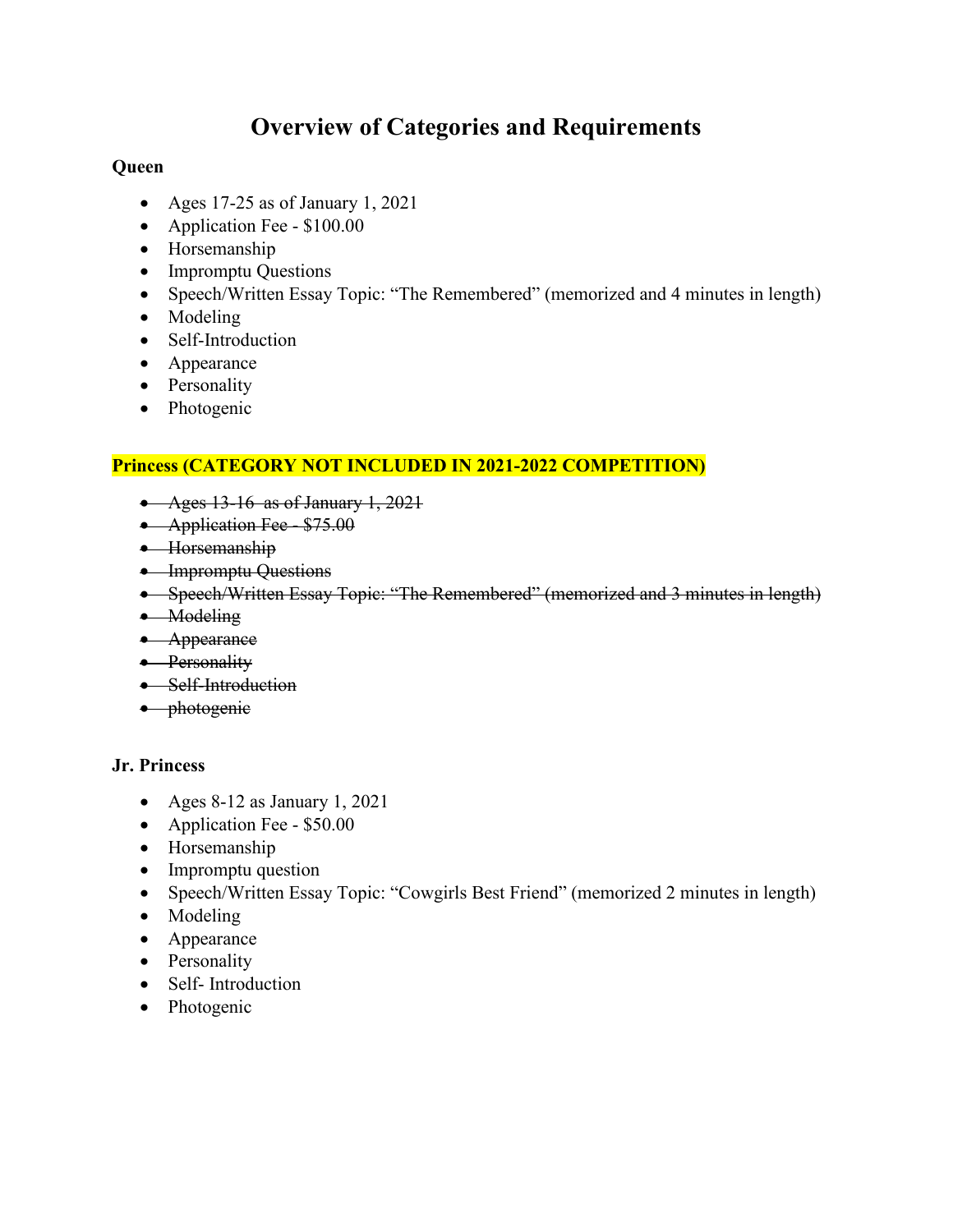#### **All age categories will be judged on the following:**

*Horsemanship*: flag run, cowgirl wave and riding pattern. (Jr's are excluded from flag run)

*Impromptu questions* by the judges

*One (1) minute contestant introduction*: To be recited during orientation.

*Speech*: written essay memorized and recited.

*Written test*: horsemanship, tack, rodeo, SSS Rodeo and history, PRCA rules, regulations and history

*Modeling*: western attire

*Judges One on One Interview:* Personality and Horsemanship Q&A between judges and contestant

*Photogenic:* Each contestant will be judged on a headshot of their choice

*Appearance:* Cleanliness, poise, and wardrobe

*Personality:* Conversation ability and overall attitude

*Ticket Sales* - TENTATIVE

Raffle Tickets will be given to you during orientation to be sold throughout the rodeo weekend.

Money and unsold tickets MUST be returned to Madison Hughes at the end of the weekend.

Contestant is required to keep track of all tickets and funds. Any funds and/or tickets that are missing are the responsibility of the contestant to cover costs.

*Lemonade Stand* -

Title holder's and contestants are required to appear at the Miss Silver State Stampede Lemonade Stand and sell Raffle tickets during the SSS Rodeo. These are Miss Silver State Stampede's biggest fundraisers and the money will be used to assist the Miss Silver State Stampede titleholders with expenses throughout their reign.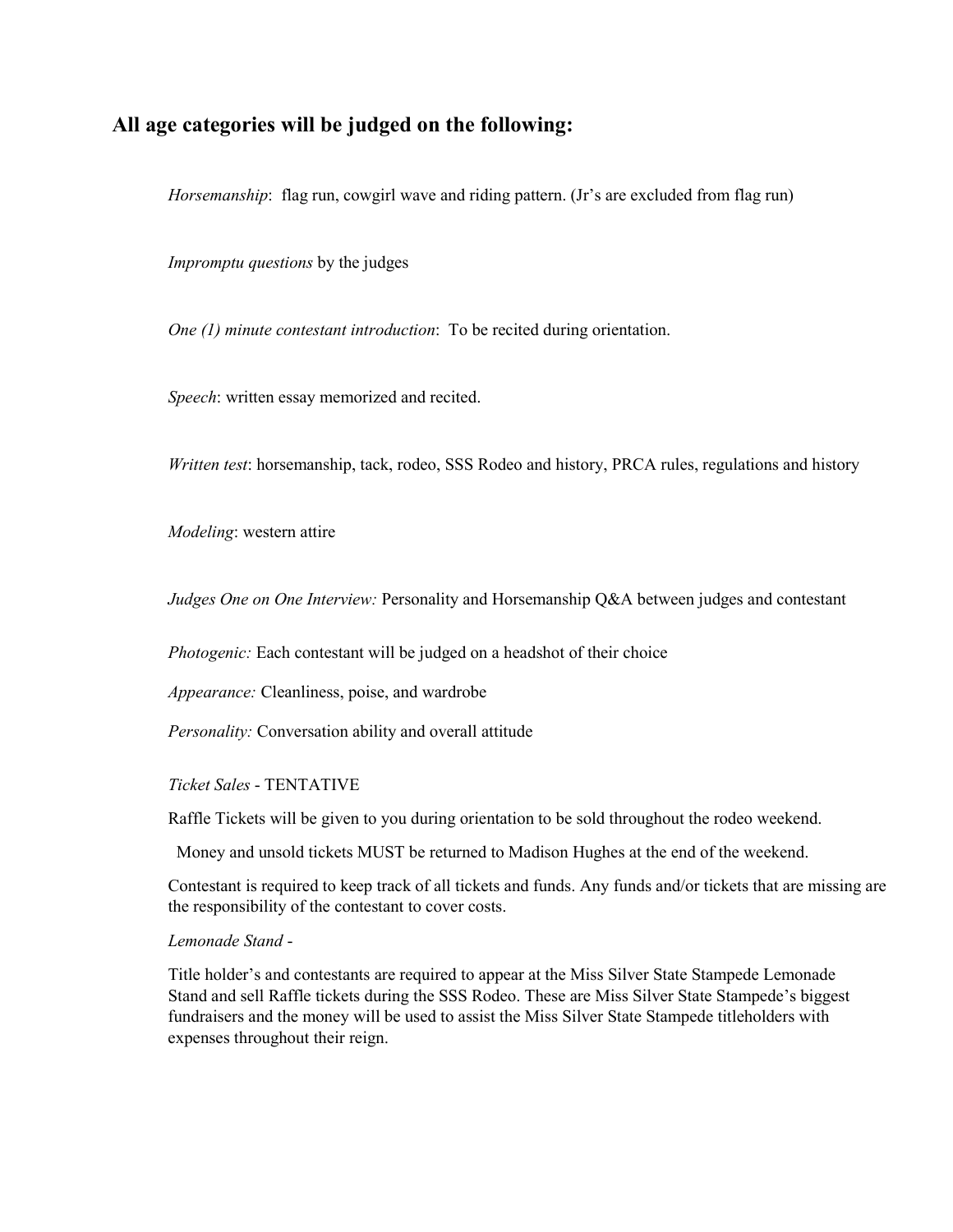# **Miss Silver State Stampede Contest**

# **Wardrobe Guidelines**

*The following are not acceptable at any time throughout the length of the contest - contestants will be docked points in the appearance categories:*

#### **Shirts with short sleeves, Torn, faded shirts or pants, Fat Baby boots are unacceptable during the horsemanship portion of the contest.**

**The following are guidelines that must be met by all contestants.**

#### *Horsemanship*

- White long sleeve
- Black or Blue Wrangler jeans
- Boots
- Hat
- Belt
- Spurs (optional)

#### *Interview with Judge*

*\**Contestant may wear any western outfit for this portion of the contest.

#### *Acceptable attire*

- Hat
- Boots
- Belt
- Accessories
- Wrangler jeans
- Long sleeve shirt
- Jacket
- Skirt
- Colored jeans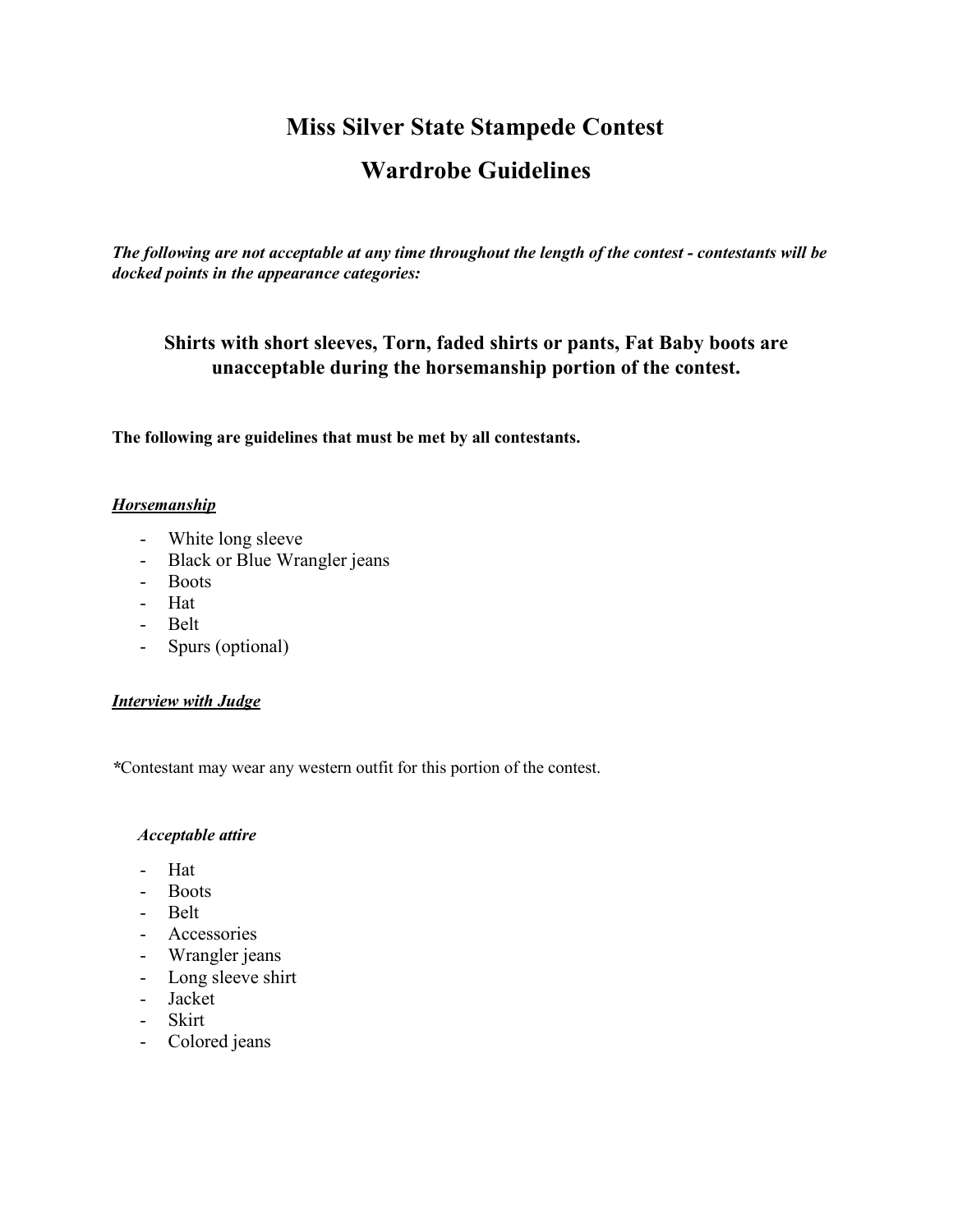#### *Luncheon*

Contestants will need to have two (2) outfits for the ceremony.

*Outfit #1* will be worn for the fashion forward modeling portion and impromptu question.

This outfit will be provided by IFA of Elko, NV.

This is meant to be a fun fashion forward outfit! The IFA staff will assist you in picking out an outfit suitable for this portion.

*Outfit #2* is the speeches and modeling portion of the luncheon. *This outfit should be your most formal.*

#### *Acceptable attire*

- Long sleeve shirt
- Colored Wrangler jeans
- Skirt
- Jacket
- Western dress with long sleeves
- Belt
- Hat
- Boots
- Accessories
- Gauchos

#### **Be prepared and presentable, as photos will be taken throughout the contest**

Parents and family: Please feel free to bring your cameras to photograph the girls. But, please be respectful of contestants and other photographers' space when doing so.

#### **Friends and family will be expected to purchase luncheon tickets prior to the contest at a cost of \$15 per ticket.**

Luncheon tickets will be sent with contestant package after receiving contestant application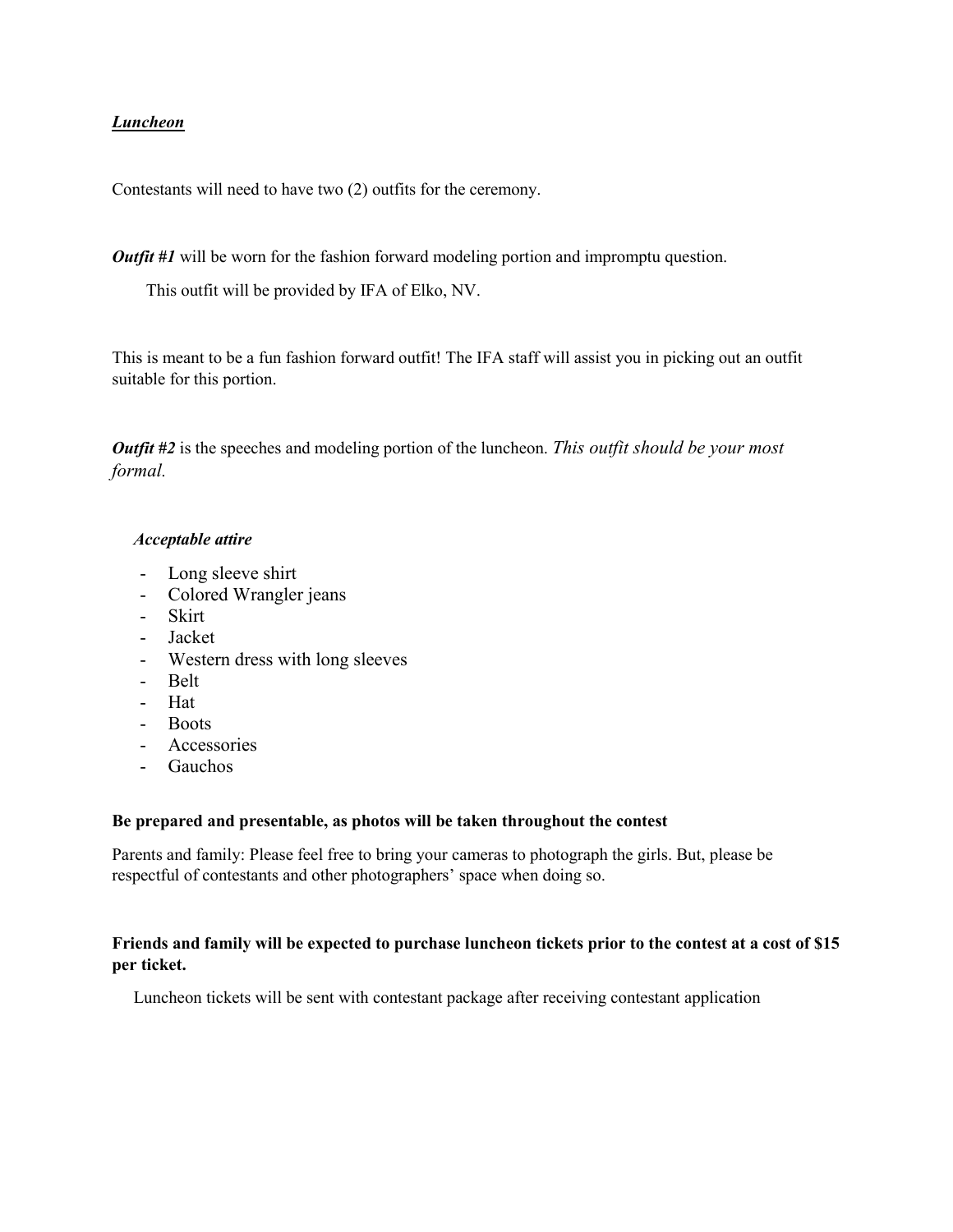### **2021-22 Miss Silver State Stampede Contest**

## **Judging/Scoring**

*Contestants will draw numbers at the Orientation meeting to determine order placement during the contest. Contestants will follow this order throughout the weekend.* 

#### **Interview with Judge**

This will be a one on one interview with each contestant.

#### **Written Test**

A 20 question written test will be given to ages 13-25. A 10 question test will be given to ages 8-12. Each question will be worth (2) points. Scoring will be on the overall percentage of questions answered correctly.

**Example:** contestant scores 18 out of 20, her percentage will be 90%.

Written test will include information on the Silver State Stampede Rodeo website, General equine knowledge, Current events, PRCA events, PRCA origination, Horse tack, Miss Rodeo America, and Miss Rodeo Nevada programs.

[www.silverstatestampede.com](http://www.silverstatestampede.com/)

#### **Horsemanship**

Horsemanship will be judged on the contestant's ability to ride her horse through demonstration of the following categories:

*Pattern Work* – Riding pattern may include: trotting, stops, right/left turns, using correct leads, pivots, backing up and loping horse. Only one (1) try per contestant will be allowed.

*Flag run-* Princess and Queen Contestants will be judged on how they carry and present an arena flag. Contestants will complete one run around the arena with flag. Show your personality!

*Cowgirl Wave* – Confident ride, personality comes out through her smile and wave while maintaining control of her horse.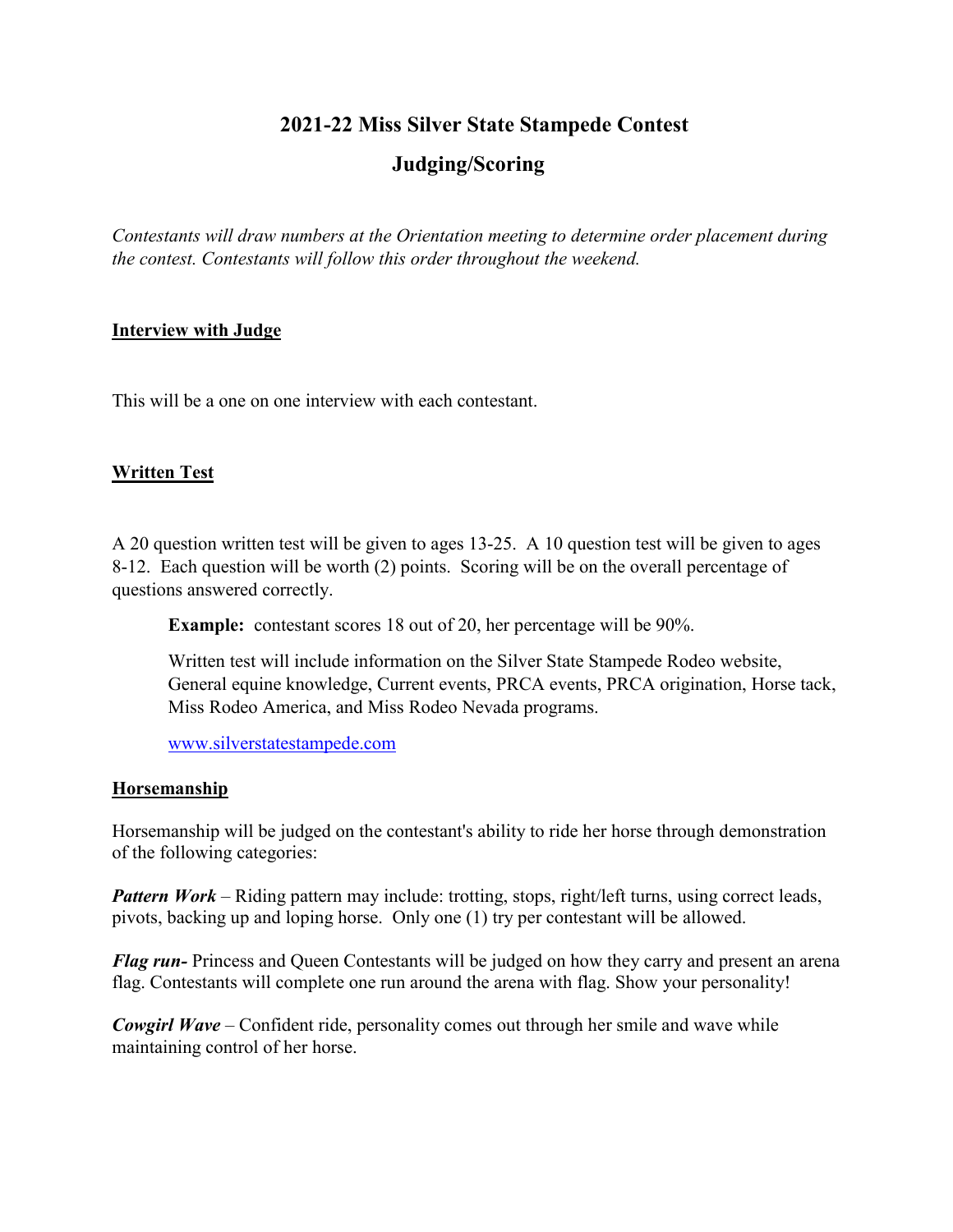*Horsemanship Impromptu Questions* – Judges may ask you questions regarding the sport of rodeo or your horses tack and Equine Science.

*Tack Inspection* – Each contestant will have their tack inspected for points during the horsemanship section.

#### *\*Judges will be looking for the following items during your horsemanship competition:*

- Body Posture and Position seat, hand and leg position.
- Completeness of Pattern solid stops, pivots, lead changes. Maintaining control of horse while cantering/trotting.
- Flag Run Contestant will be judged on how well she maintains her horse and riding stance.

#### **Speech /Essay Delivery**

#### **Queen**

*Age group 17-24*: Essay topic "The Remembered" (memorized and 4 minutes in length) Contestants will be judged on content of essay and delivery of the essay to audience/judges.

#### **Princess**

*Age group 13-16*: Essay topic "The Remembered" (memorized and 3 minutes in length) Contestants will be judged on content of essay and delivery of the essay to audience/judges.

#### **Jr. Princess**

*Age Group 8-12*: Essay Topic "Cowgirls Best Friend" (memorized and 2 minutes in length) Contestants will be judged on content of essay and delivery of the essay to audience/judges.

#### **Modeling**

Contestant will model two outfits, one formal, and one fashion forward. **Please bring a detailed description of your formal outfit on a 3x5 card on the day of the contest**. The fashion forward portion of the modeling will involve modeling an outfit of choice from fashion show sponsors. Contestants must pick their outfit in store anytime during the week prior to the fashion show.

#### **Introduction Speeches**

Each contestant will be giving a brief introduction speech about themselves at orientation. Contestants should include their name, age, parents name, where they are from and some fun facts about themselves. Maximum amount allowed will be 1 minute in length. This is a judged portion.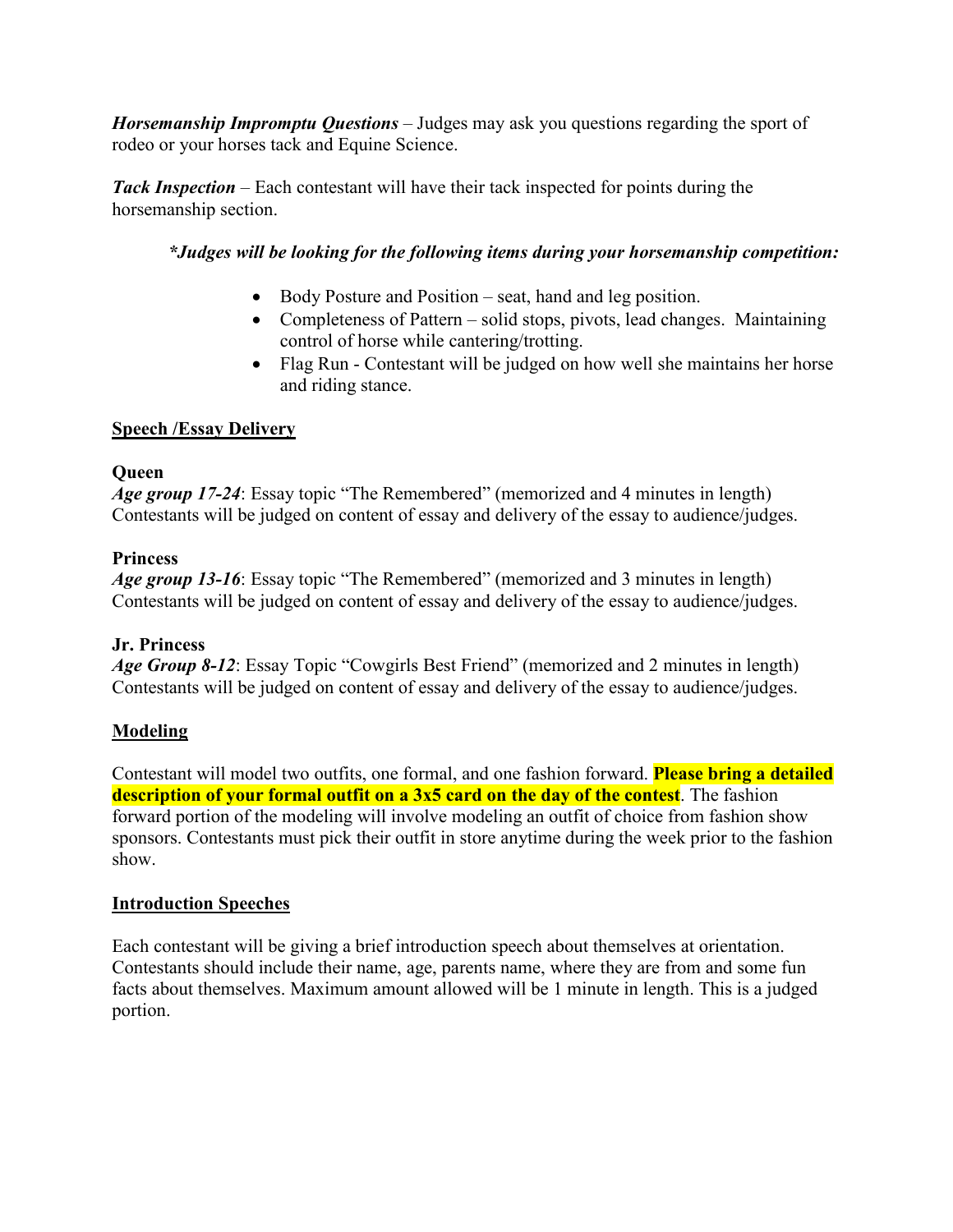#### **Impromptu Questions at the Luncheon**

Judges will ask contestants questions regarding the history of the Silver State Stampede Rodeo, Old West Bronc riding and PRCA events (information may be found online). As well as Current events and personality questions.

#### **Ticket Sales**

Contestants will be given Raffle tickets to sell during the competition. Ticket sales are not required but are VERY much suggested. In the event of a tie between contestants, the ticket sales will determine the title holder. There is also a **CASH AWARD** for the contestant with the highest ticket sales!

\*Raffle ticket money is a major fundraiser for Miss Silver State Stampede

#### *Scoring*

- *Horsemanship* Combined total of 125 points. Flag  $Run - 20$  points Pattern  $-55$  points Impromptu Questions – 15 points Tack Inspection – 15 points Queen Wave – 20 points
- *One on one Interview* Total of 25 points
- *Introduction Speech* Total of 25 points
- *Speech/Essay* Total of 30 points
- *Modeling* Total of 20 points
- *Impromptu Questions* 20 points
- *Photogenic-* 20 points
- *Appearance-* 20 points
- *Personality-* 20 points

**\*Horsemanship, Photogenic, and Written Test awards will be given to the overall highest scoring competitor of all 3 age categories combined\***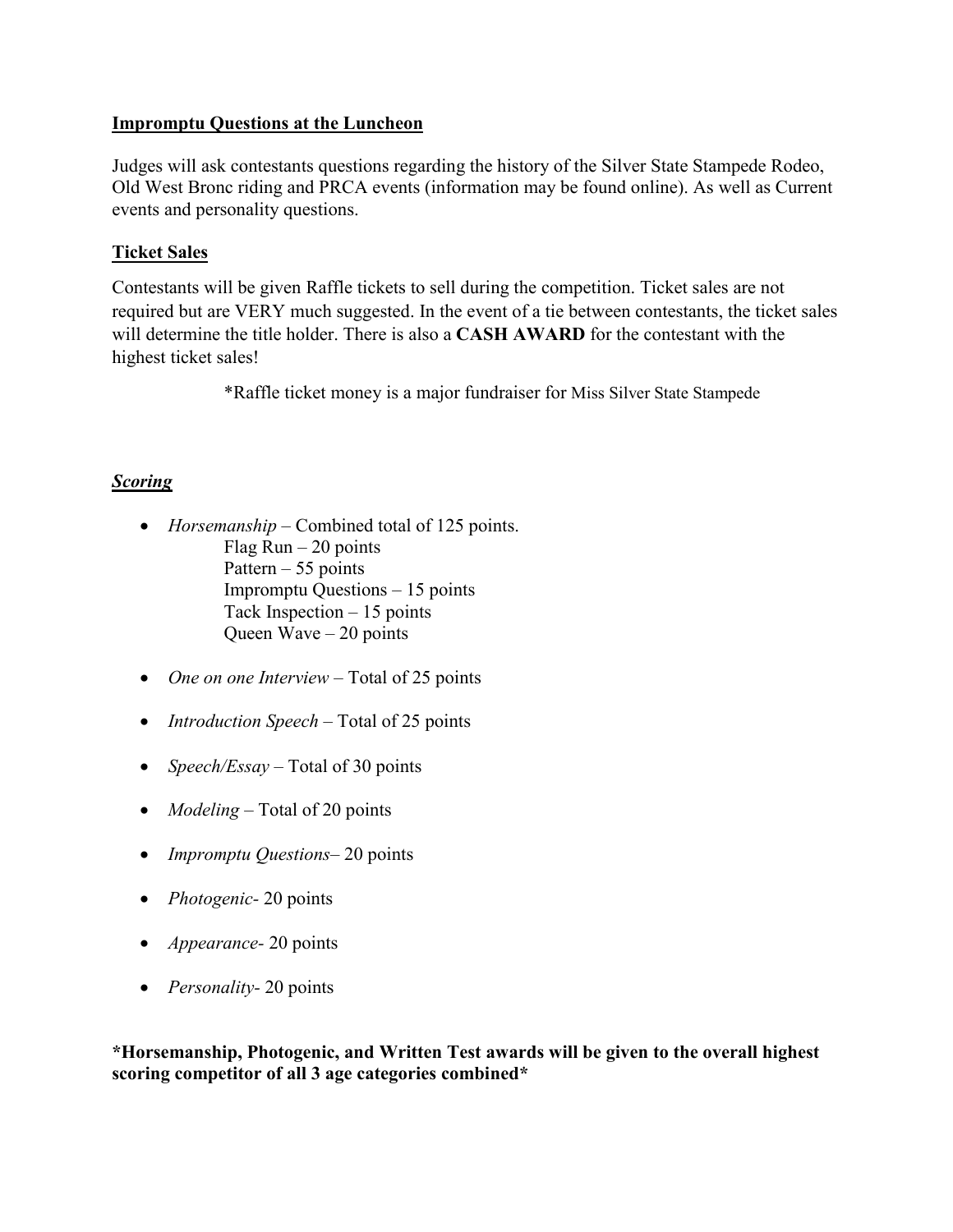# **Miss Silver State Stampede and Contest 2021-22**

#### Release Disclosures and Warnings

#### INTRODUCTION:

*The Miss Silver State Stampede Contest* is an event organized and operated as a nonprofit organization, the *Miss Silver State Stampede Contest* (hereafter referred to as "MSSS"). It is a multiple day event involving numerous activities both pre-contest and post-contest events as well as the contest itself. Your participation in this event is a voluntary activity and is subject to the rules and regulations of MSSS.

 Many of the activities in which you will be involved are dangerous, hazardous and involve certain risks. AS A CONDITION TO YOUR PARTICIPATION in the Miss Silver State Stampede Contest and Contest, you must carefully review this document, acknowledge your understanding thereof, and agree to assume the risks of all activities involved in the contest by waiving all claims you might otherwise have for any injuries or damages you may suffer, even if caused by the negligence of MSSS, its employees, agents, board members, insurers, Silver State Stampede Rodeo directors, committee members or volunteers.

 This document shall disclose the type and nature of many of the risks and types of injuries you may occur as a result of participating in the Miss Silver State Stampede Contest.

#### ACTIVITIES AND EVENTS:

Although many of the activities you will be asked to be involved in seem safe, there are many dangers and risks you may encounter which are too numerous to completely list. The Miss Silver State Stampede Contest is a relatively high profile, competitive and an exciting event. It involves several long days in a row with schedules starting before (7:00 a.m.) and not completed until late in the evening.

Aside from the interviews, rehearsals, receptions lunches, dinners, tours, performances and travel between the scheduled locations, there is also a horsemanship competition on horses, in which patterns will be known in advance. Much of the time, large crowds will be present and may attempt unpredictable and aggressive behavior to you or your competitors. In addition, the stress of competition may have effect on you and your co-competitors, all of which may subject you to dangerous circumstances.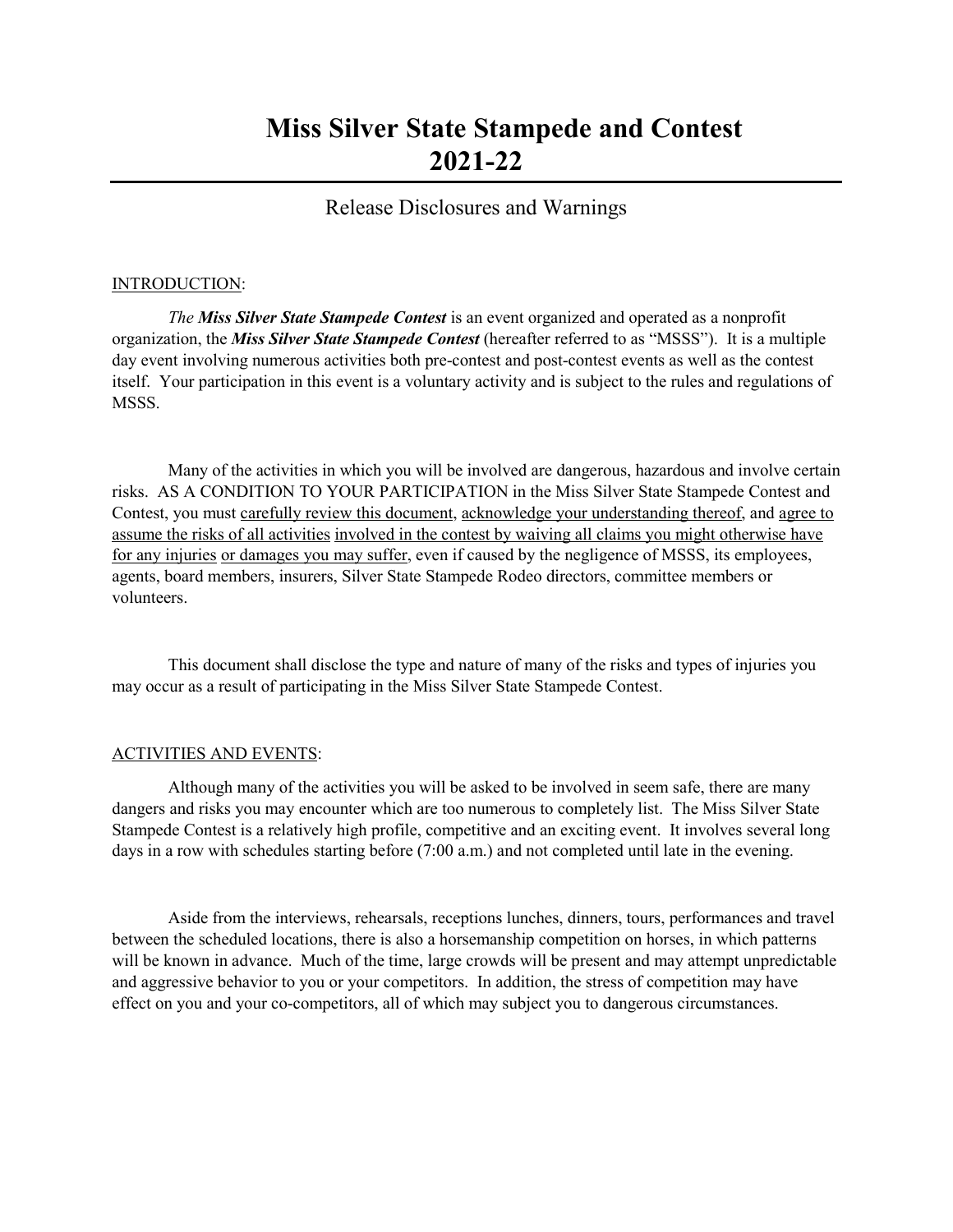#### WARNING:

Participation in any contest may likely involve injury or risks of some type to either yourself or a competitor. Such injury can include direct physical and possibly crippling injury to one's body and the possibility of emotional injury experience due to stress, as a result of witnessing injury to another or as a result of experiencing pain and or injury to your own body. The severity of such injury may range from minor muscle strains, cuts, scrapes to catastrophic injury, such as complete paralysis, or even death. Since injuries can impair your general physical and mental health, your appearances and hinder your future ability to earn a living, to engage in other business, social and recreational activities and generally to enjoy life.

 The entire event generally, and the horsemanship competition in particular, as well as the traveling between the various sites, are all inherently dangerous. As in all competitions, participation in the Miss Silver State Stampede Contest involves many RISKS OF SERIOUS INJURY OR DEATH. Because it is a large, multiple-day competition involving long days, traveling between numerous sites, crowds and horse riding. This event, more so than other events, involves risk of severe injury to virtually every part of the human anatomy. These risks of injury include but are not limited to, the possibility of death, neck and spinal injuries which can result in complete or partial paralysis; brain damage, eye, dental, hearing and other head injuries; injury to the nerves', blood vessels, internal or reproductive organs; and injury to the bones, joints, ligaments, muscles, tendons, and other aspects of the musculoskeletal system. Participants are also susceptible to death or injury resulting from such cause as head injuries, internal injuries, heart failure, asthmatic attack on sickle cell crisis, congenital brain defects, and from natural causes of other congenital problems. In addition, there is the possibility of suffering emotional distress or psychological injury as a result of participating in this Contest.

Common injuries sustained as a result of participation include knee injuries, strains and contusions of the thigh, calf, shoulder, arm and nerve impairments. Injuries can result from correct or incorrect performances of techniques or other moves used either in horse riding or merely walking. These injuries can occur from misfit, worn or improper equipment. The use of transportation provided or arranged by MSSS to and from the various scheduled events and other related activities also involve risk of injury or death.

THE PURPOSE OF THIS WARNING is to bring to your attention the existence of potential dangers associated with participation. There is, however, always the risk of other types of injuries or the risk of injury or death from other causes not specified herein.

THE PURPOSE OF THIS WARNING is also to aid you in making an informed decision as to whether you should participate in the Miss Silver State Stampede Contest and, as a condition of such participation YOU MUST SIGN ASSUMPTION OF RISK AND RELEASE AGREEMENT. In addition, the purpose of this warning is to make you aware that as a participant it is your responsibility to learn about or inquire of MSSS staff, volunteers, or other knowledgeable persons about any concerns that you may have at any time regarding your safety of others during this contest.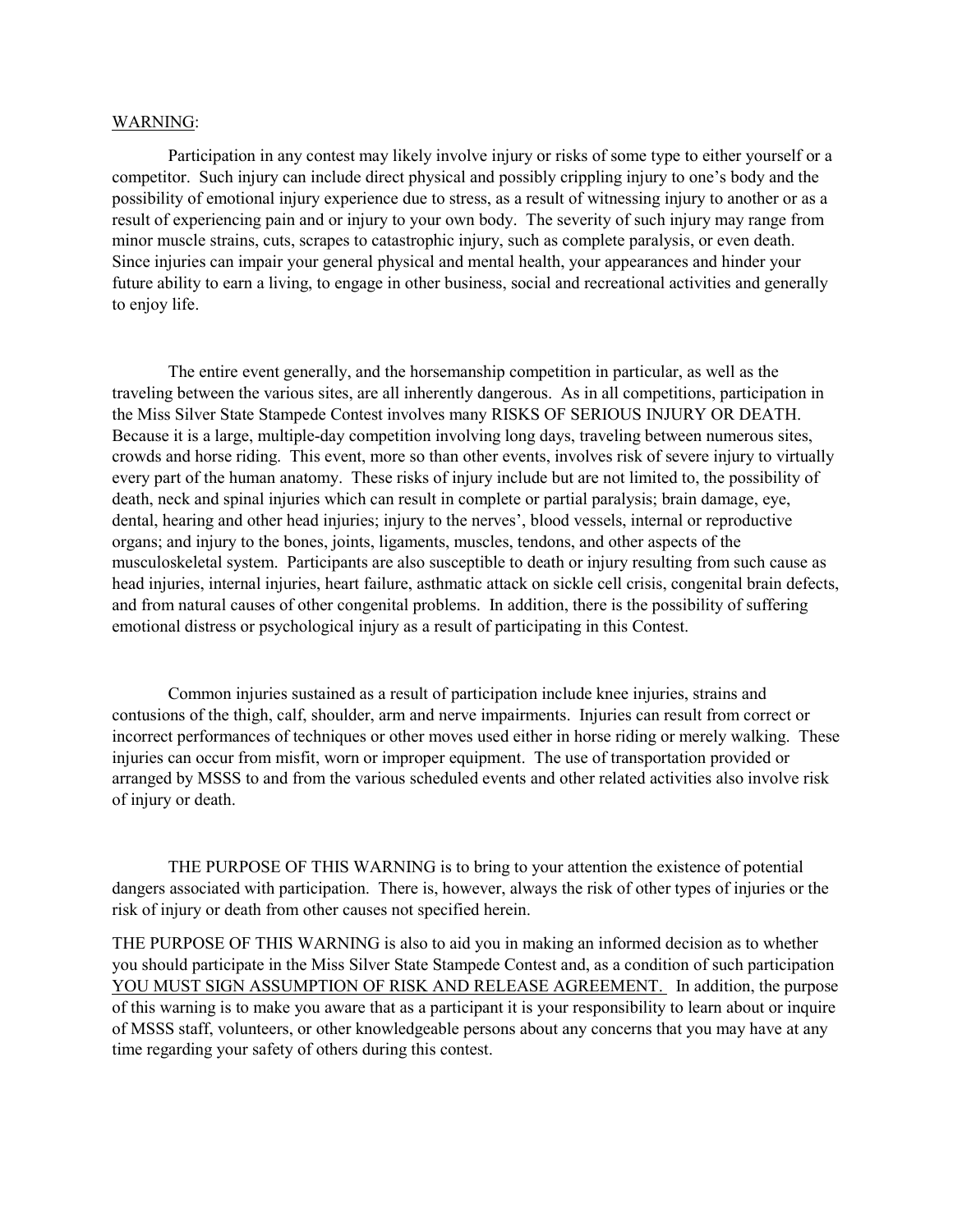# **Miss Silver State Stampede Contest 2021-2022**

Release Disclosures and Warnings

**I hereby certify that I have read the Release Disclosures and Warnings, completely understand the risks involved in participation of the event and ASSUME THE RISK OF INJURY OR DEATH ASSOCIATED WITH THIS EVENT.**

Signature of Participant

 $\mathcal{L}_\text{max}$  , where  $\mathcal{L}_\text{max}$  , we have the set of  $\mathcal{L}_\text{max}$ 

 $\mathcal{L}_\text{max}$  , where  $\mathcal{L}_\text{max}$  , we have the set of  $\mathcal{L}_\text{max}$ 

 $\mathcal{L}_\text{max}$  , where  $\mathcal{L}_\text{max}$  , we have the set of  $\mathcal{L}_\text{max}$ 

 $\mathcal{L}_\text{max}$  , where  $\mathcal{L}_\text{max}$  , we have the set of  $\mathcal{L}_\text{max}$ 

Guardian signature (if under the age of 18 years old)

Date

Madison Hughes Miss Silver State Stampede Director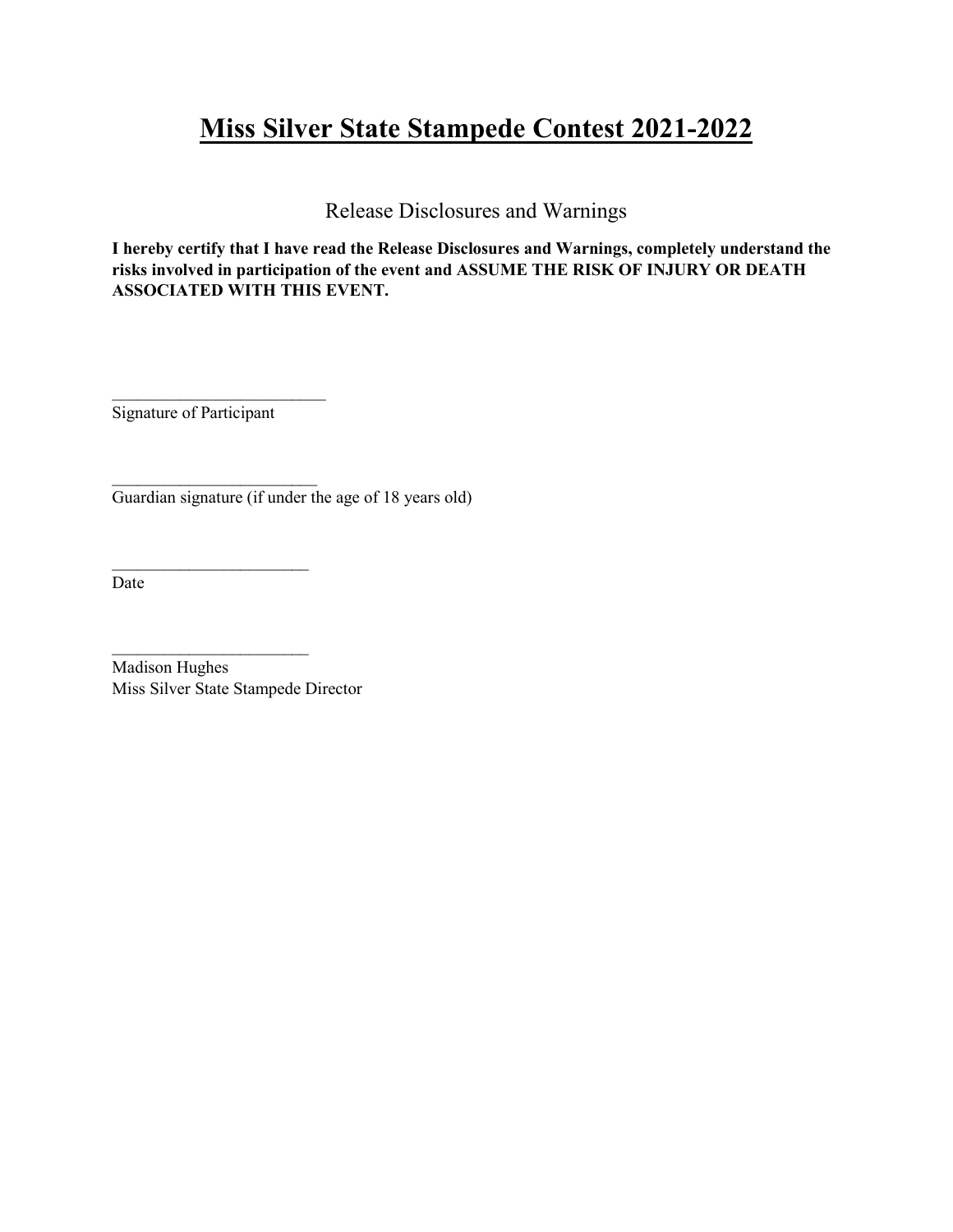# **Miss Silver State Stampede Contract 2021-2022**

*This contract must be executed and postmarked in the mail no later than July 1, 2021. Applications that are not completed or mailed in time will be subject to a late entry fee of \$100. Applications and contracts must be mailed to:*

*Miss Silver State Stampede Attn: Madison Hughes 600 Palace Pkwy Spring Creek, NV, 89815* 

This contract is in effect immediately for all contestants. The contestants are representing the Miss Silver State Stampede Contest and are associated with the SSS Rodeo as of signing and submitting contract and will be held accountable for violating rules stated in this Contract. The Miss Silver State Stampede Contract is in effect through the contestant probation period, which begins at the Miss Silver State Stampede Contest Orientation meeting until the close of the Contest. This Contract continues to be in effect for all titleholders for their one year reining term.

*\*\*All rules in The Miss Silver State Stampede Contract that apply to titleholders also apply to contestants. All rules that apply to contestants, apply to titleholders.* 

\*\*" *Miss Silver State Stampede (members)" is defined as contestants and/or titleholders of Miss Silver State Stampede.* 

*\*\*"Public" is defined as any place where Miss Silver State Stampede members might be seen.*

The Miss Silver State Stampede Director will/might need verification upon request that the contestant chosen is:

1. Contestant is a natural born female citizen of the United State of America and resides in the State of Nevada.

2. Contestant has never been married, entered into a marriage contract that was annulled, nor the mother of a child any time before competition.

3. Contestant is between the ages of 8 and not over the age of 25 as of January 1, 2021.

4. Contestant is of good moral character and has never been convicted of a crime.

5. Contestant has not authorized any person, firm, or corporation to use her name, photograph, picture, present or future title in connection with any endorsement or advertisement of any commercial product or service, that she is not under contract or obligation to any person, firm or corporation with respect to the title of Miss Silver State Stampede titleholder herein or further, titleholders must not make any commitment to have any legal obligation which would prevent or hinder her compliance with the terms and covenants of this Agreement.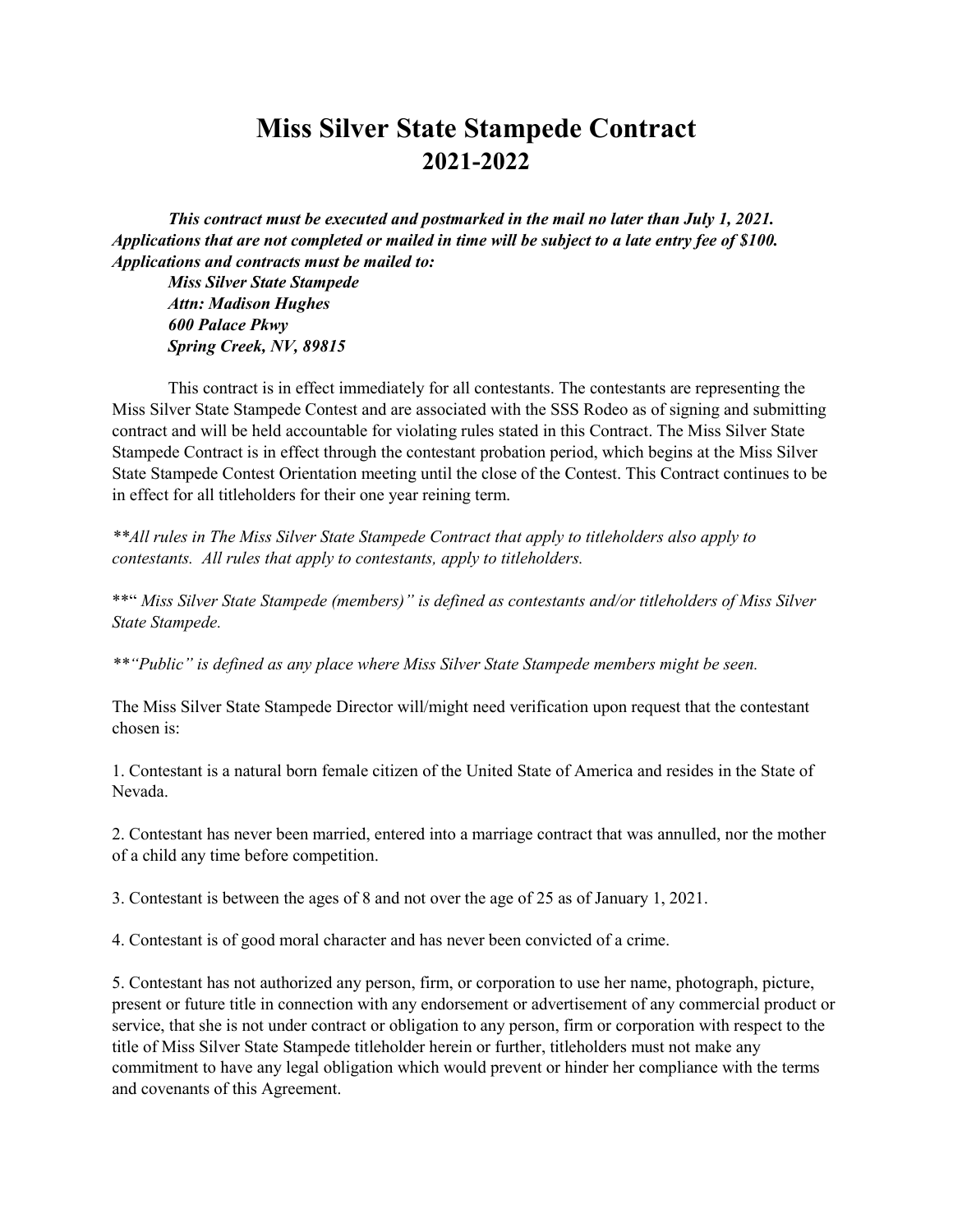6. The Application fee is non-refundable, in the event a contestant withdraws from the contest for any reason.

NOW, THEREFORE, all contestants and titleholders of Miss Silver State Stampede for 2021-22 do hereby agree as follows:

The rules and regulations of Miss Silver State Stampede are hereby incorporated and set forth in full.

## **Behavior**

1. During the year as a titleholder for Miss Silver State Stampede, she will not be married nor become pregnant.

2. As a Miss Silver State Stampede contestant/titleholder, she shall conduct herself in a manner which shall maintain the dignity of the SSS Rodeo Association and Miss Silver State Stampede. This includes but is not limited to item numbers 3-7 as follows:

3. Verbal and physical altercations are punishable by disqualification or revocation of title. **If this should occur, all prizes buckle and crown will have to be remitted to Madison Hughes, Director, within four (4) days of the incident and revocation of the title. Scholarships are forfeited. If items are lost or damaged the title holder is responsible for cost of Repair/ replacement Contestants will be disqualified and any attire given by the Miss Silver State Stampede Director will be returned as previously stated.**

4. The Miss Silver State Stampede contestant/titleholder will not engage in online social forums (i.e. Facebook, Myspace) in an inappropriate, derogatory, or disrespectful manner. Respect will be shown by all members of Miss Silver State Stampede to the Director, SSS Rodeo Committee/volunteers and the public at all times. Every contestant/titleholder has the right to express any concerns or violations by fellow contestants/titleholders, and should be expressed to the Director without feeling threatened by other members. Violation may result in disqualification or revoking of titles. **If this should occur, all prizes buckle and crown will have to be remitted to Madison Hughes, Director, within four (4) days of the incident and revocation of the title. Scholarships are forfeited. If items are lost or damaged the title holder is responsible for cost of Repair/ replacement Contestants will be disqualified and any attire given by the Miss Silver State Stampede Director will be returned as previously stated.**

5. Miss Silver State Stampede will not participate in using foul language, drinking and smoking while under the capacity of Miss Silver State Stampede. **Underage drinking will not be tolerated.** Being associated with anyone who is under the influence during any appearances designated as a Miss Silver State Stampede function, will not be tolerated. Even being suspected of drinking may result in contestant disqualification or revocation of a titleholder's title. **Basically, do not put yourself in a position in which you would have to explain your actions in order to defend your title or your right to compete in the Miss Silver State Stampede contest. The Miss Silver State Stampede Director does not have any tolerance when it comes to underage drinking or drinking, even if contestant/titleholder is of age. The SSS Rodeo Board has the right to dismiss any contestant/titleholder that breaks this policy.** . **If this should occur, all prizes buckle and crown will have to be remitted to Madison**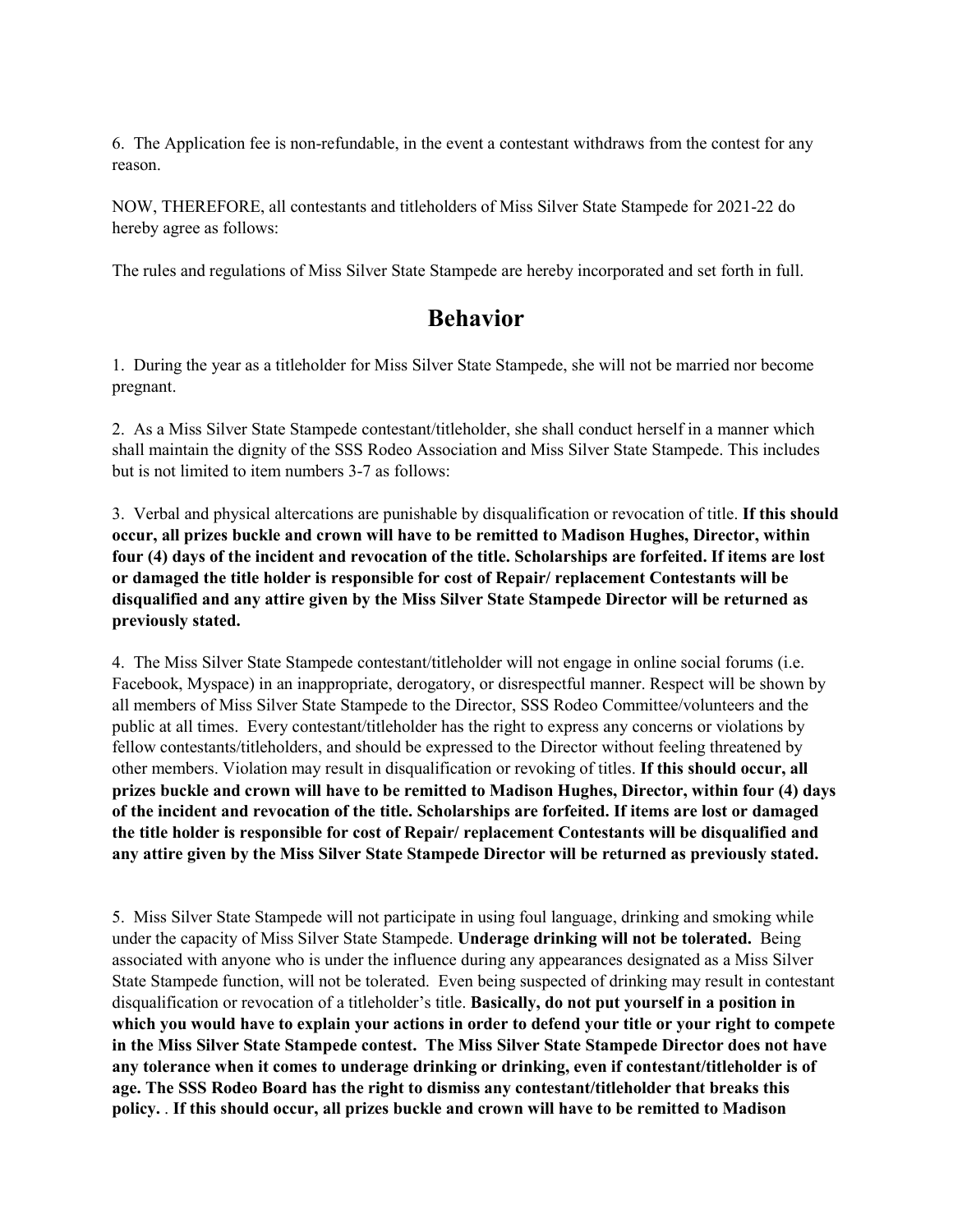**Hughes, Director, within four (4) days of the incident and revocation of the title. Scholarships are forfeited. If items are lost or damaged the title holder is responsible for cost of Repair/ replacement Contestants will be disqualified and any attire given by the Miss Silver State Stampede Director will be returned as previously stated.**

6. Miss Silver State Stampede contestant/titleholder agrees to hold harmless the Miss Silver State Stampede Director, SSS Rodeo Board, other titleholders, parents and agents for and from all liability that may arise from misconduct during her time as Miss Silver State Stampede contestant/titleholder. Misconduct while under Contract, including misconduct at school and/or school functions, may result in disqualification from Contest or revocation of her title. . **If this should occur, all prizes buckle and crown will have to be remitted to Madison Hughes, Director, within four (4) days of the incident and revocation of the title. Scholarships are forfeited. If items are lost or damaged the title holder is responsible for cost of Repair/ replacement Contestants will be disqualified and any attire given by the Miss Silver State Stampede Director will be returned as previously stated.**

7. The Miss Silver State Stampede members must be on time, courteous and properly attired as outlined herein: hat, crown, banner, buckle, and boots must be worn for any and all public appearances, unless the director advises otherwise.

8. If a title is revoked, the scholarship will be revoked.

9. Any previous title holders that have had titles revoked will be prohibited from applying to run for any future Miss Silver State Stampede Contests.

10. PDA will not be tolerated for contestants or title holders during appearances or any time while representing the Silver State Stampede and the MSSS. **If this should occur, all prizes buckle and crown will have to be remitted to Madison Hughes, Director, within four (4) days of the incident and revocation of the title. Scholarships are forfeited. If items are lost or damaged the title holder is responsible for cost of Repair/ replacement Contestants will be disqualified and any attire given by the Miss Silver State Stampede Director will be returned as previously stated.**

## **Events/Appearances**

1. The Miss Silver State Stampede contestants/titleholders will represent at the Silver State Stampede Rodeo. This is mandatory.

2. **The Miss Silver State Stampede Director shall act as the sole agent for all bookings and calendaring all events for the Miss Silver State Stampede.** Miss Silver State Stampede titleholders agree to make themselves available for such appearances, interviews, endorsements, testimonials, filming, taping, photographic sessions and such other events as determined by the Miss Silver State Stampede Director. **Attendance is mandatory to all events scheduled in the agenda for the Miss Silver State Stampede Titleholders. All previous obligations to becoming a Miss Silver State Stampede contestant/titleholder that might interfere with Miss Silver State Stampede appearances and responsibilities (i.e. school commitments) will be given to the Director in writing. The Miss Silver**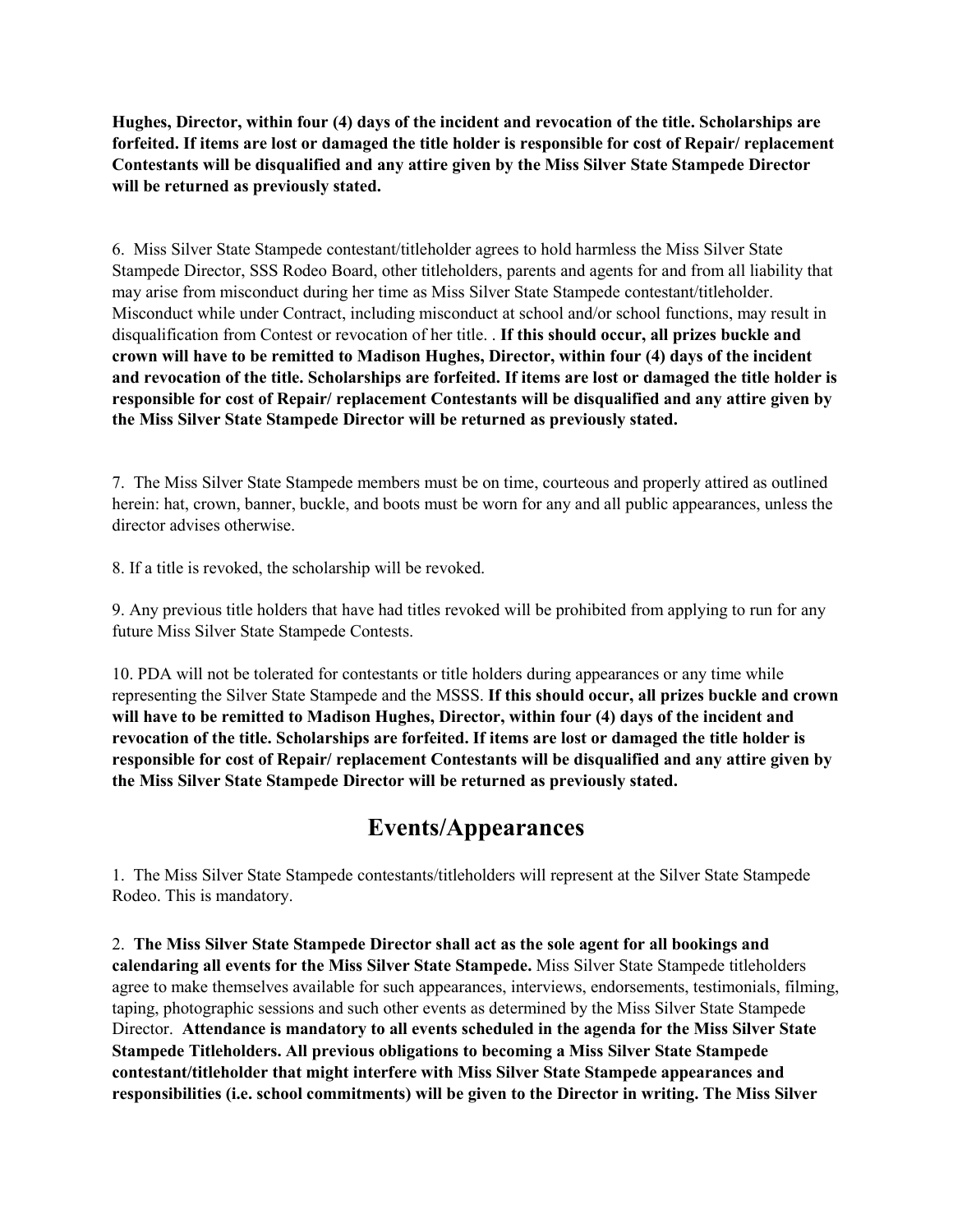**State Stampede contestant/titleholder MUST have a responsibility at said previous obligations/commitments or absence from the Miss Silver State Stampede appearances may result in being disqualified from contest or having the title revoked from titleholder. A maximum of 2 events can be missed due to other obligations**. **If this should occur, all prizes buckle and crown will have to be remitted to Madison Hughes, Director, within four (4) days of the incident and revocation of the title. Scholarships are forfeited. If items are lost or damaged the title holder is responsible for cost of Repair/ replacement Contestants will be disqualified and any attire given by the Miss Silver State Stampede Director will be returned as previously stated.**

3. Should a Miss Silver State Stampede contestant/titleholder ask permission, from the Director, to be excused from a scheduled event/appearance and is *denied permission*, and *does not attend scheduled event/appearance, her title will be revoked.* . **If this should occur, all prizes buckle and crown will have to be remitted to Madison Hughes, Director, within four (4) days of the incident and revocation of the title. Scholarships are forfeited. If items are lost or damaged the title holder is responsible for cost of Repair/ replacement Contestants will be disqualified and any attire given by the Miss Silver State Stampede Director will be returned as previously stated.**

4. For any activity not already approved and scheduled by the Miss Silver State Stampede Director, Miss Silver State Stampede members *must request* permission from the Director as far in advance as possible. If permission is *not* granted, the Miss Silver State Stampede titleholders may *not* represent the Silver State Stampede Rodeo Association at that activity. If a contestant/titleholder of Miss Silver State Stampede represents the Silver State Stampede Rodeo Association at an activity without permission from the Director, *her title will be revoked and the contestant will be disqualified*. . **If this should occur, all prizes buckle and crown will have to be remitted to Madison Hughes, Director, within four (4) days of the incident and revocation of the title. Scholarships are forfeited. If items are lost or damaged the title holder is responsible for cost of Repair/ replacement Contestants will be disqualified and any attire given by the Miss Silver State Stampede Director will be returned as previously stated.**

5. Traveling expenses will be the responsibility of the contestants/titleholders for events. Unless otherwise discussed.

6. The Miss Silver State Stampede titleholders will be responsible for the following:

**Horse** – One that is safe and will not cause harm to herself or others. Horse must be washed and cleaned for any public appearances. Capable of flag carrying, Parades, Rodeos, etc.

**Tack** – Clean and safe when making any public appearances. All tack will be approved prior to rodeos. Leather tack is the only tack acceptable, no bright colors.

**Western attire** -Should be clean and in good shape for all public appearances. Pants must be starched and shirt ironed. Banner, crown and hat should be clean and in good shape for all public appearances. Boots must be polished before any appearance.

**\*Inspection by chaperon or Director will be done prior to every public appearance. Standards will be held to the highest at all public appearances.**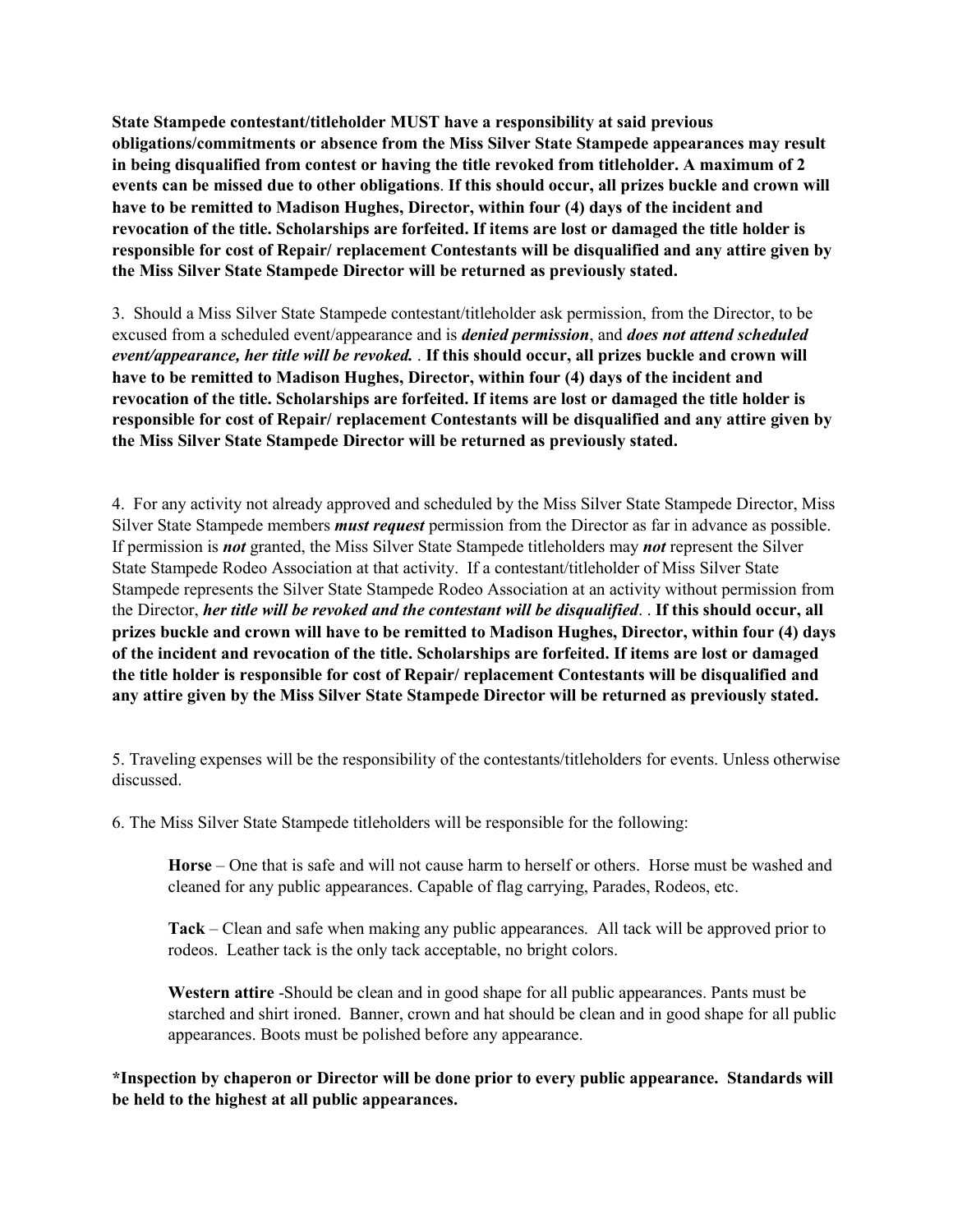7. The Miss Silver State Stampede Director shall have the right to designate a chaperone and traveling companion when one is needed for activities related to MSSS participation in events. There may be times when the Miss Silver State Stampede Director might not be able to attend a Miss Silver State Stampede event/appearance. If this should be the case a responsible parent will be assigned to chaperone the event/appearance.

8. It is the responsibility of the contestants/ contestant's guardian and title holder's/title holder's guardian to make sure contestants and title holders are to their events. The director is not responsible for travel to and from appearances.

9. If title holders/ contestants are late to an event more than twice, *her title will be revoked and the contestant will be disqualified*. . **If this should occur, all prizes buckle and crown will have to be remitted to Madison Hughes, Director, within four (4) days of the incident and revocation of the title. Scholarships are forfeited. If items are lost or damaged the title holder is responsible for cost of Repair/ replacement Contestants will be disqualified and any attire given by the Miss Silver State Stampede Director will be returned as previously stated.**

10. Director is to receive a monthly update email on the 1st of every month from each title holder, pertaining to the upcoming months schedule (this includes school, extracurricular, MSSS related happenings), and also an update on the prior months events.

11. All appearances not scheduled by the Director MUST be approved through the director.

12. Title holders are required to attend MINIMUM 1 Miss Silver State Stampede related appearance each month that has been scheduled and/or approved by the Director.

13. As a Miss Silver State Stampede titleholder, it is understood that the Silver State Stampede Board of Directors or the Miss Silver State Stampede Director have the authority to revoke a title for any behavior deemed as unacceptable. **If this should occur, all prizes buckle and crown will have to be remitted to Madison Hughes, Director, within four (4) days of the incident and revocation of the title. Scholarships are forfeited. If items are lost or damaged the title holder is responsible for cost of Repair/ replacement Contestants will be disqualified and any attire given by the Miss Silver State Stampede Director will be returned as previously stated.**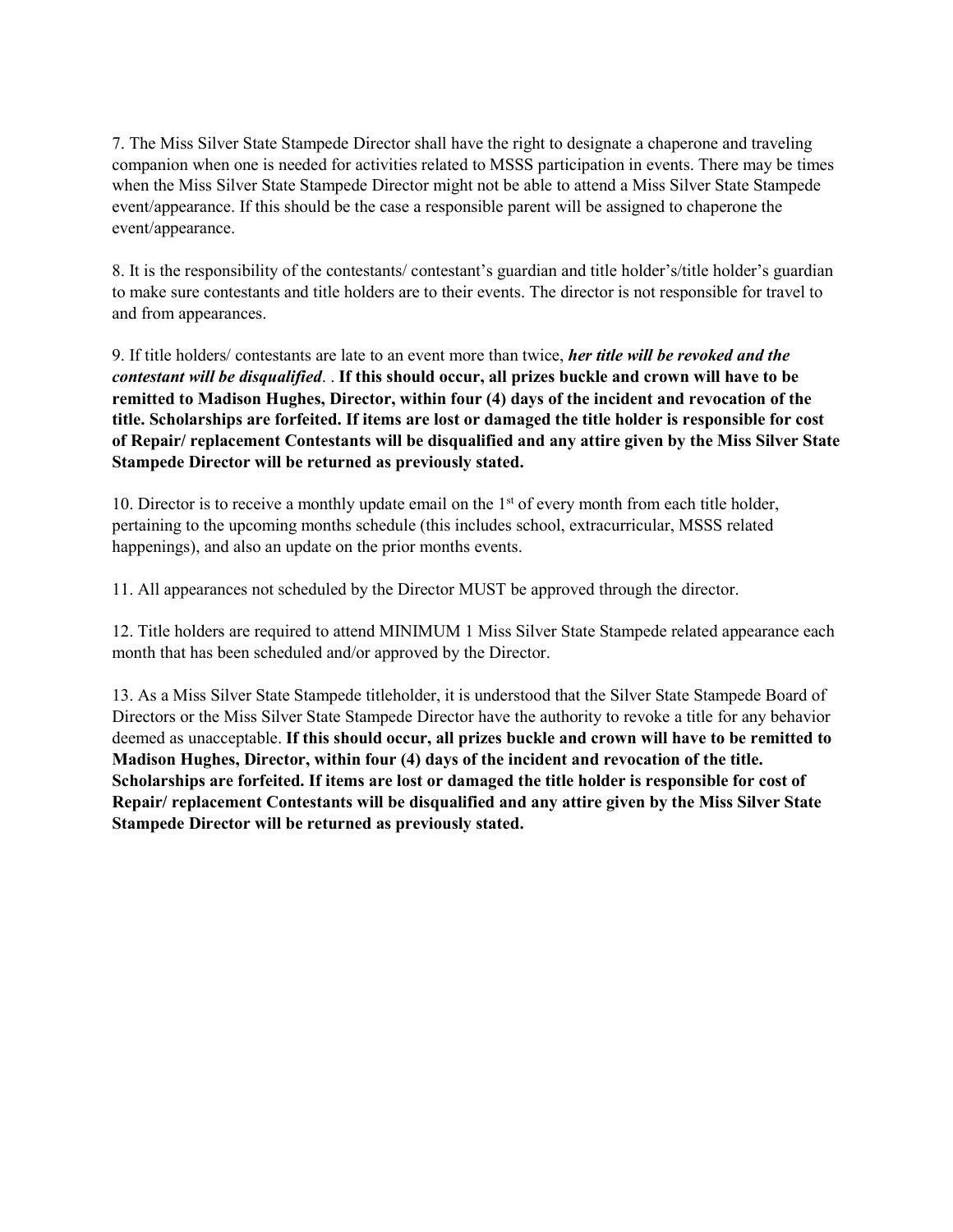# **Awards and Scholarships**

1. Each Miss Silver State Stampede Titleholder will receive a SSS revolving crown. These items belong to the Miss Silver State Stampede Committee and are intended to be passed down to the new titleholders. Failure to return these previously stated items under any circumstance will result in, the title holder being held responsible for the cost and replacement of the item/items. The items must be rendered by the date of the next Miss Silver State Stampede Queen Contest.

2. Each Miss Silver State Stampede Titleholder will receive: SSS Buckle Banner Accessories for the SSS Rodeo and Appearances

3. Miss Silver State Stampede Titleholders will also receive scholarships. These Scholarships will be held in a trust fund by the SSS Board of Directors, as the SSS Board donates the money for Scholarship Prizes.

4. Scholarships will not be awarded until the titleholder has completed her year of reign in full.

*\*\*All titleholders agree to fulfill their duties as Miss Silver State Stampede titleholders and provide enrollment documentation in education courses before scholarships are released to schools of choice.*  Scholarship Funds will be awarded in the following manner:

Queen - \$1000.00 total scholarship money Princess - \$500.00 total scholarship money. JR. Princess - \$250.00 total scholarship money.

## **Media**

1. Miss Silver State Stampede shall have the exclusive and complete control of, title to and the right of copyright to all photographs, recordings, pictures, TV appearances and utilization of the trademark of "Miss Silver State Stampede" and logo under the terms of this contract and shall retain all rights.

2. Miss Silver State Stampede shall not permit any other person, or firm, or corporation without written consent of Miss Silver State Stampede Director to advertise, or make known, directly or indirectly, by paid advertisement, press notice, or otherwise, that Miss Silver State Stampede will appear other than at officially designated functions arranged by Miss Silver State Stampede Director.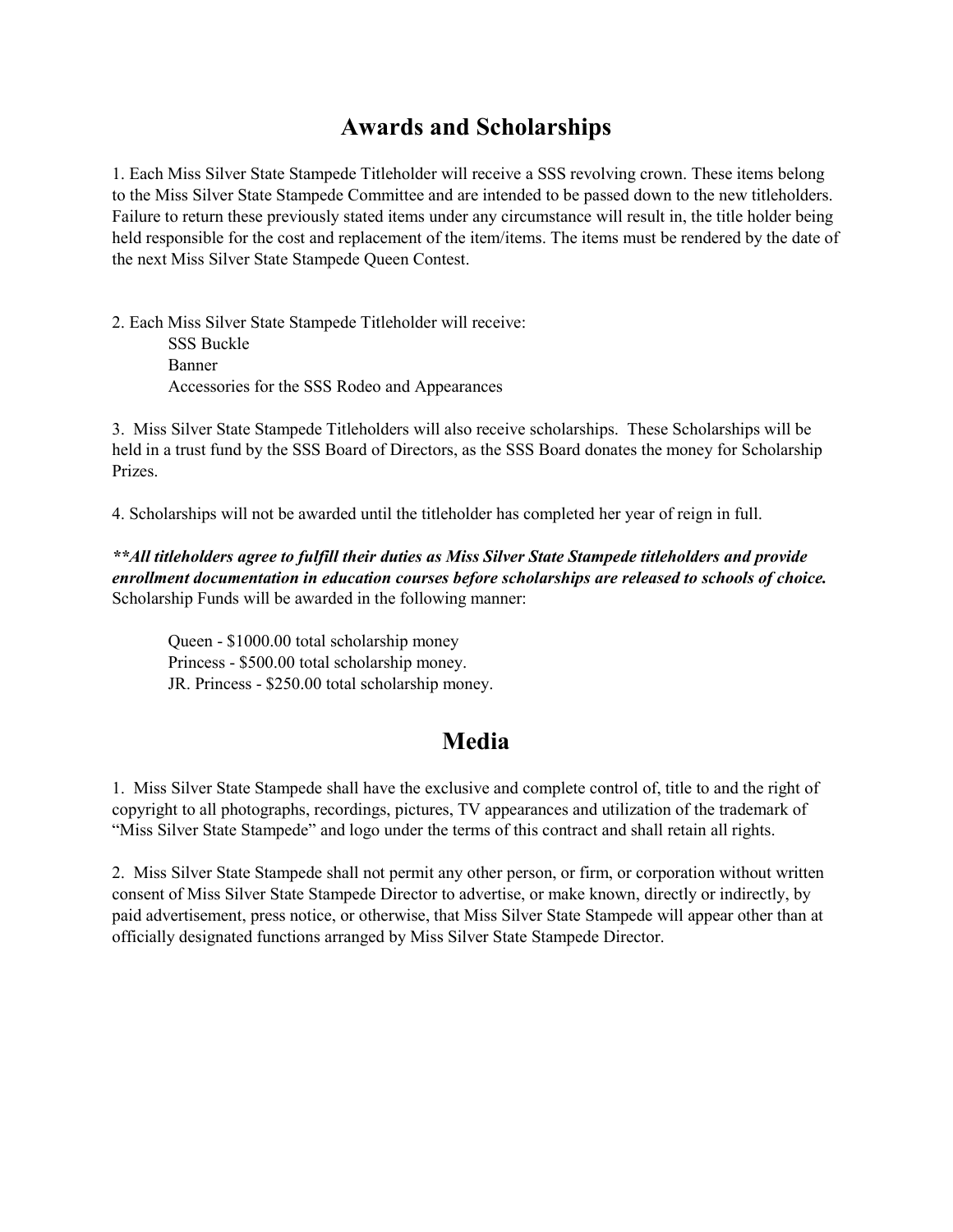## **Conclusion**

It is expressly understood and agreed that in the event the Miss Silver State Stampede contestant/titleholder does not perform under any part of this contract, the Miss Silver State Stampede Director and SSS Rodeo Board have the right to disqualify a contestant from the Miss Silver State Stampede Contest and default any Miss Silver State Stampede titleholder. . **If this should occur, all prizes buckle and crown will have to be remitted to Madison Hughes, Director, within four (4) days of the incident and revocation of the title. Scholarships are forfeited. If items are lost or damaged the title holder is responsible for cost of Repair/ replacement Contestants will be disqualified and any attire given by the Miss Silver State Stampede Director will be returned as previously stated.**

In the event of the Queen's resignation, whether voluntary or upon the request of the Miss Silver State Stampede Director and SSS Rodeo Board, the S Miss Silver State Stampede Princess shall be her successor. No other titles will be changed or replaced.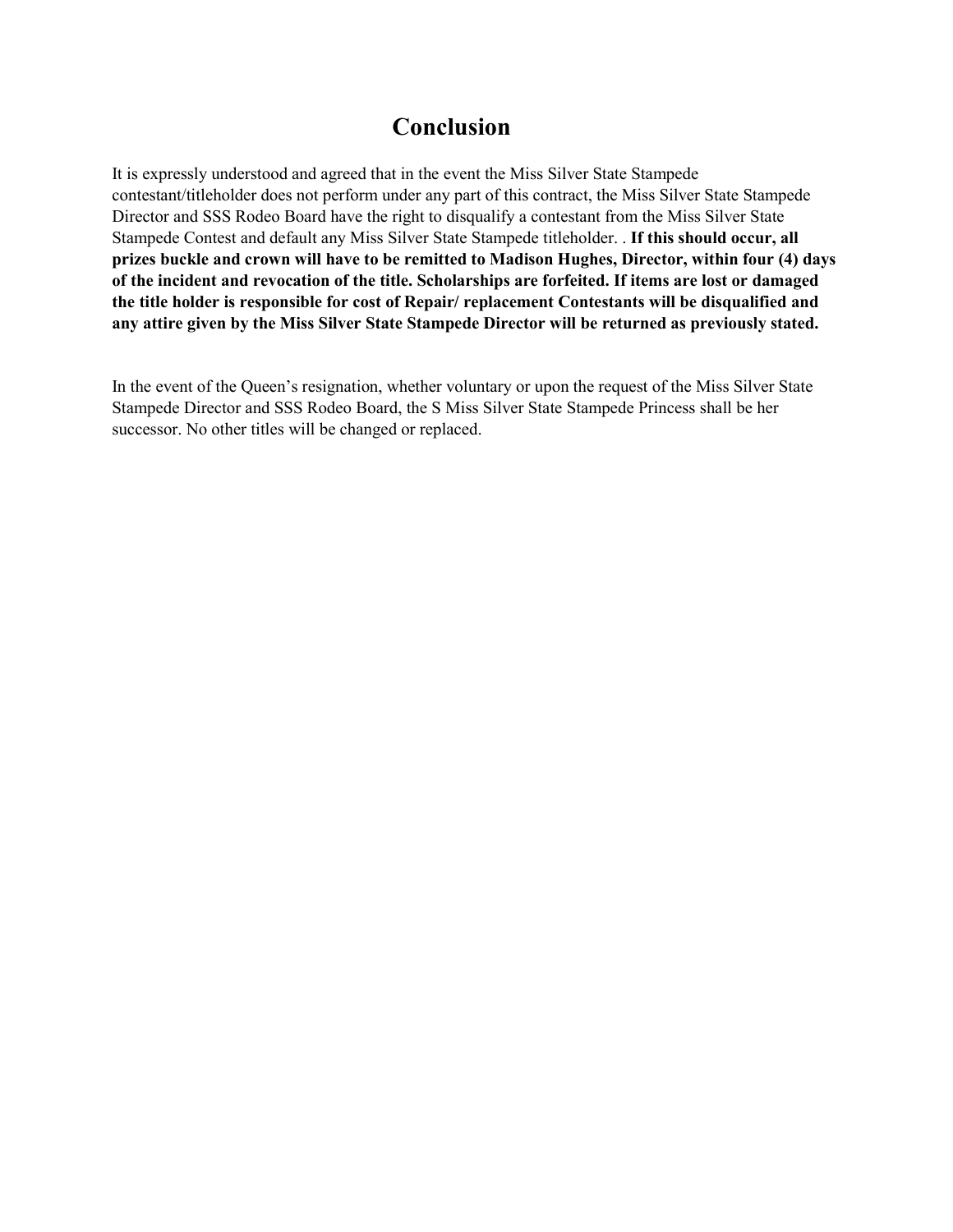# **Miss Silver State Stampede Contract 2021-22**

DATED: This \_\_\_\_\_\_\_day of \_\_\_\_\_\_\_\_\_\_\_\_\_\_\_\_\_\_\_, 2021

\_\_\_\_\_\_\_\_\_\_\_\_\_\_\_\_\_\_\_\_\_\_\_\_\_ \_\_\_\_\_\_\_\_\_\_\_\_\_\_\_\_\_\_\_\_\_\_\_\_\_\_\_\_

(Print Name) (Sign Name)

Guardian (if under the age of 18 years of age)

This contract is NULL and VOID if not signed below. MISS SILVER STATE STAMPEDE DIRECTOR

Approved by: Madison Hughes

\_\_\_\_\_\_\_\_\_\_\_\_\_\_\_\_\_\_\_\_\_\_\_\_\_

On 2021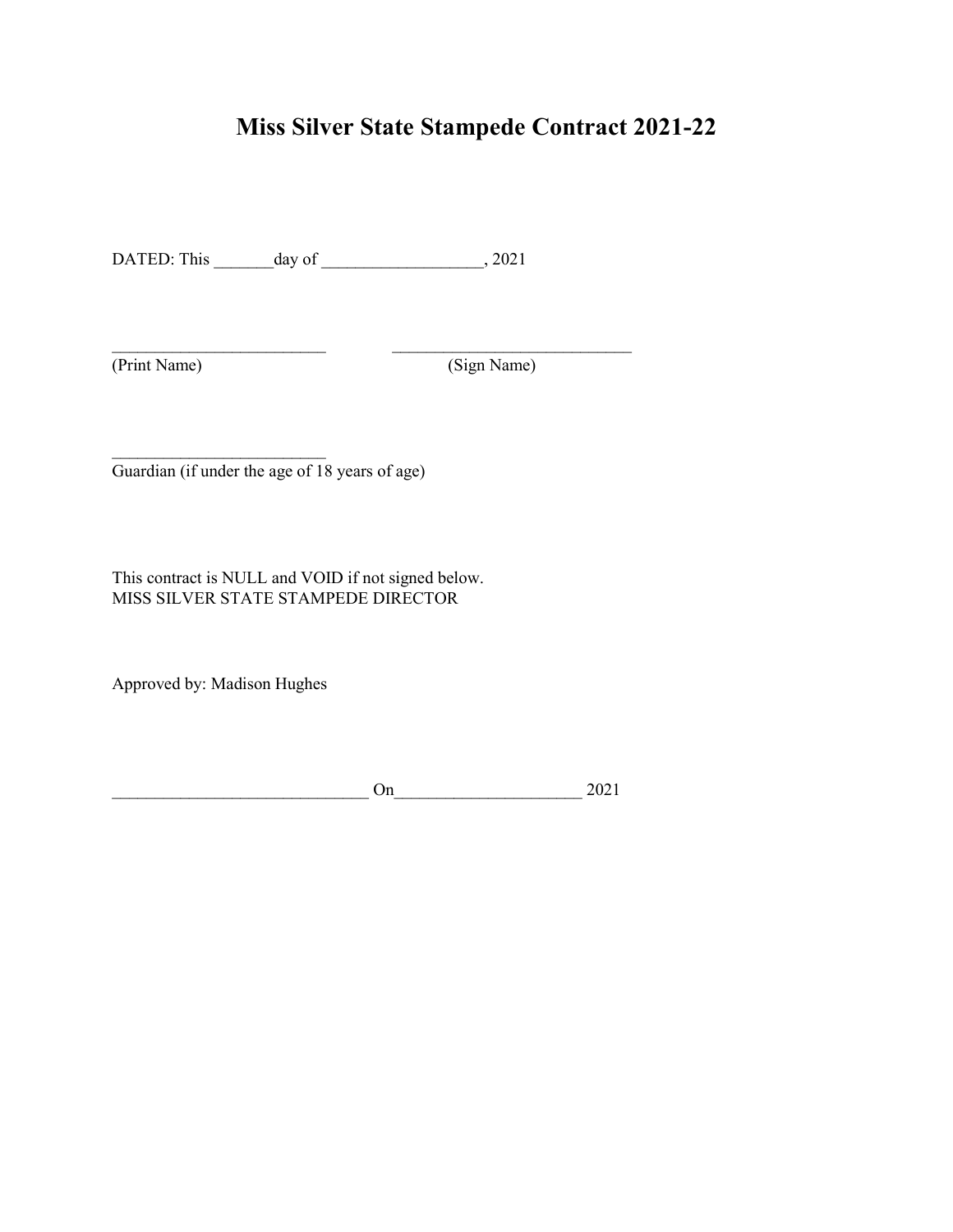|                           | STATE STAMPS<br>THE LEGEND                                                                                |  |                                                              |
|---------------------------|-----------------------------------------------------------------------------------------------------------|--|--------------------------------------------------------------|
|                           | Print information on application.                                                                         |  |                                                              |
|                           |                                                                                                           |  |                                                              |
|                           |                                                                                                           |  |                                                              |
|                           |                                                                                                           |  |                                                              |
|                           |                                                                                                           |  | Parent's Name: Parents Email Parents Email                   |
|                           |                                                                                                           |  | Age: Pant size: Blouse size: Boot size: Boot size: Hat size: |
|                           | <b>Scholastic Ambitions and Life Ambitions:</b><br><b>Experience with Rodeo's, Horses, Ranching, Etc:</b> |  |                                                              |
| <b>Hobbies/Interests:</b> |                                                                                                           |  |                                                              |
|                           | <b>Scholastic Honors and other Accomplishments:</b>                                                       |  |                                                              |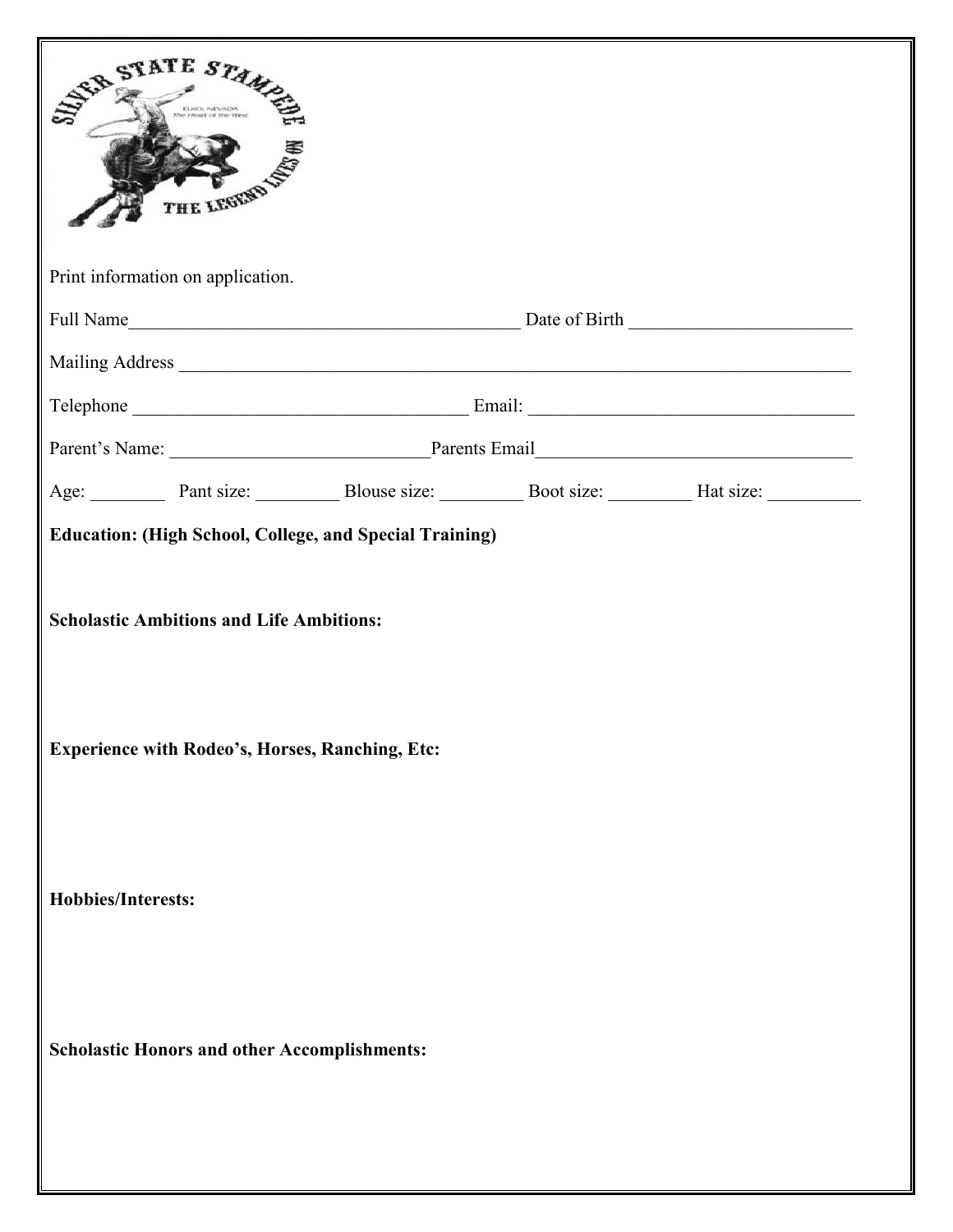| By my signature on this application, I hereby certify that I have read the regulations governing the Miss Silver State<br>Stampede Contest. My conduct as a contestant will be in strict accordance with the regulations established by the<br>Miss Silver State Stampede Committee, as stated in the official Miss Silver State Stampede Contest Rules and<br>Regulations. |                                                             |                              |  |
|-----------------------------------------------------------------------------------------------------------------------------------------------------------------------------------------------------------------------------------------------------------------------------------------------------------------------------------------------------------------------------|-------------------------------------------------------------|------------------------------|--|
| I acknowledge these regulations to prevail throughout the contest, activities and functions; and that said<br>regulations pertain to all persons related to my appearance in the Miss Silver State Stampede Contest.                                                                                                                                                        |                                                             |                              |  |
| I hereby grant permission to the Miss Silver State Stampede Committee to verify any information contained on my<br>application.                                                                                                                                                                                                                                             |                                                             |                              |  |
| I hereby release title, claim and right to photographs and/or public relations material involving me to the Miss<br>Silver State Stampede Committee for the use in the contest/rodeo promotion. Photographs will not be returned to<br>contestant.                                                                                                                          |                                                             |                              |  |
| That, I hereby certify that I have never been married, had a marriage annulled or have had a child out of wedlock.<br>I have never been nor am I pregnant now.                                                                                                                                                                                                              |                                                             |                              |  |
| Failure in my part to disclose this information to the Miss Silver State Stampede Committee will automatically<br>disqualify me from participation in this contest.                                                                                                                                                                                                         |                                                             |                              |  |
| Miss Silver State Stampede Committee will contact every contestant and parents prior to the actual contest to review<br>all Rules and Regulations pertaining to the contest and Miss Silver State Stampede responsibilities during the one<br>year reign.                                                                                                                   |                                                             |                              |  |
| For Questions and information contact<br><b>Madison Hughes</b><br>$(775) - 397 - 0074$                                                                                                                                                                                                                                                                                      |                                                             |                              |  |
| If contestant is under the age of 18, parent or guardian must sign application.                                                                                                                                                                                                                                                                                             |                                                             |                              |  |
| Contestant's Signature                                                                                                                                                                                                                                                                                                                                                      |                                                             | Parent or Guardian Signature |  |
| Date                                                                                                                                                                                                                                                                                                                                                                        |                                                             | Date                         |  |
| Subscribed and sworn before me, a notary of public, within the county of __________________________________State                                                                                                                                                                                                                                                            |                                                             |                              |  |
| $\boldsymbol{\theta}$ f                                                                                                                                                                                                                                                                                                                                                     | $\frac{1}{2}$ on this $\frac{1}{2}$ day of $\frac{1}{2}$ 20 |                              |  |
|                                                                                                                                                                                                                                                                                                                                                                             |                                                             |                              |  |
|                                                                                                                                                                                                                                                                                                                                                                             |                                                             |                              |  |
| <b>Signature of Notary Public</b>                                                                                                                                                                                                                                                                                                                                           |                                                             |                              |  |
|                                                                                                                                                                                                                                                                                                                                                                             |                                                             |                              |  |
|                                                                                                                                                                                                                                                                                                                                                                             |                                                             |                              |  |